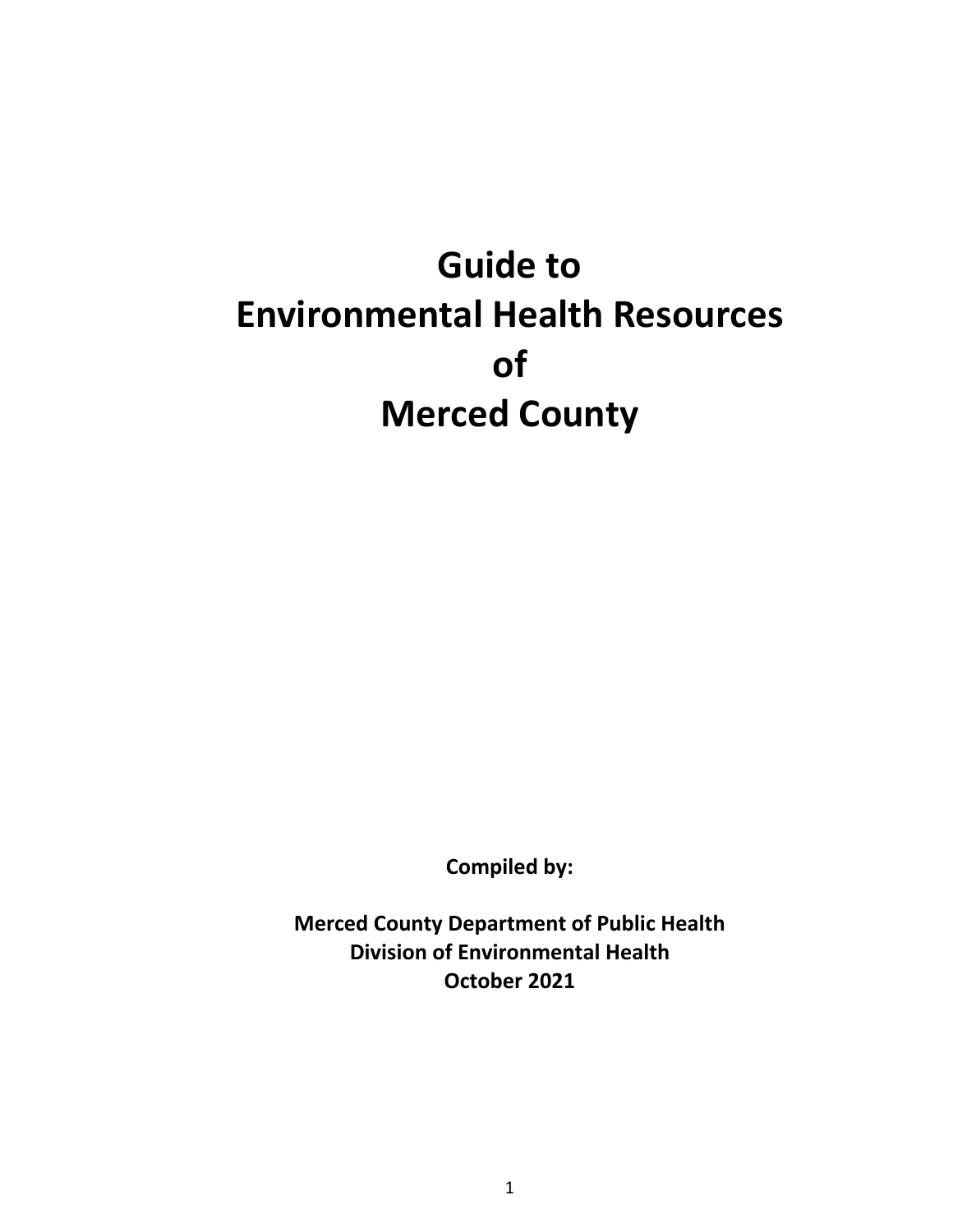The Division of Environmental Health has compiled a listing of resource agencies that are involved with environmental issues. The purpose of the information is to provide the public access to agencies for resolving problems or obtaining information for issues related to environmental health. The enclosed information is also available on the Environmental Health webpage. Any questions or comments about the document should be directed to:

Merced County Department of Public Health Division of Environmental Health 260 E. 15<sup>th</sup> Street Merced, CA 95341

Phone: (209) 381-1100 Fax: (209) 384-1593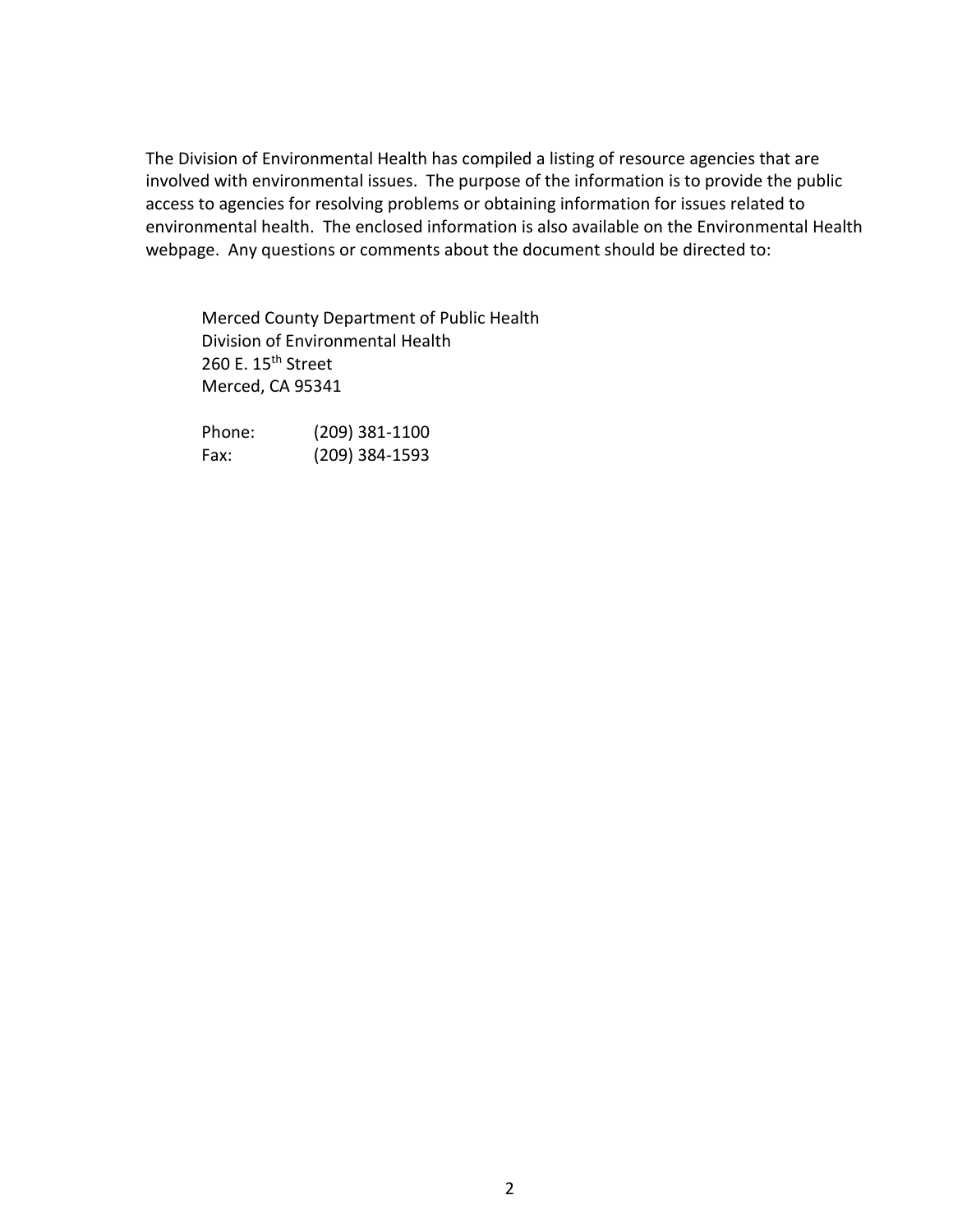## **Table of Contents**

Page

#### **Agency Phone Numbers:**

### 9

#### **Agency Listings:**

3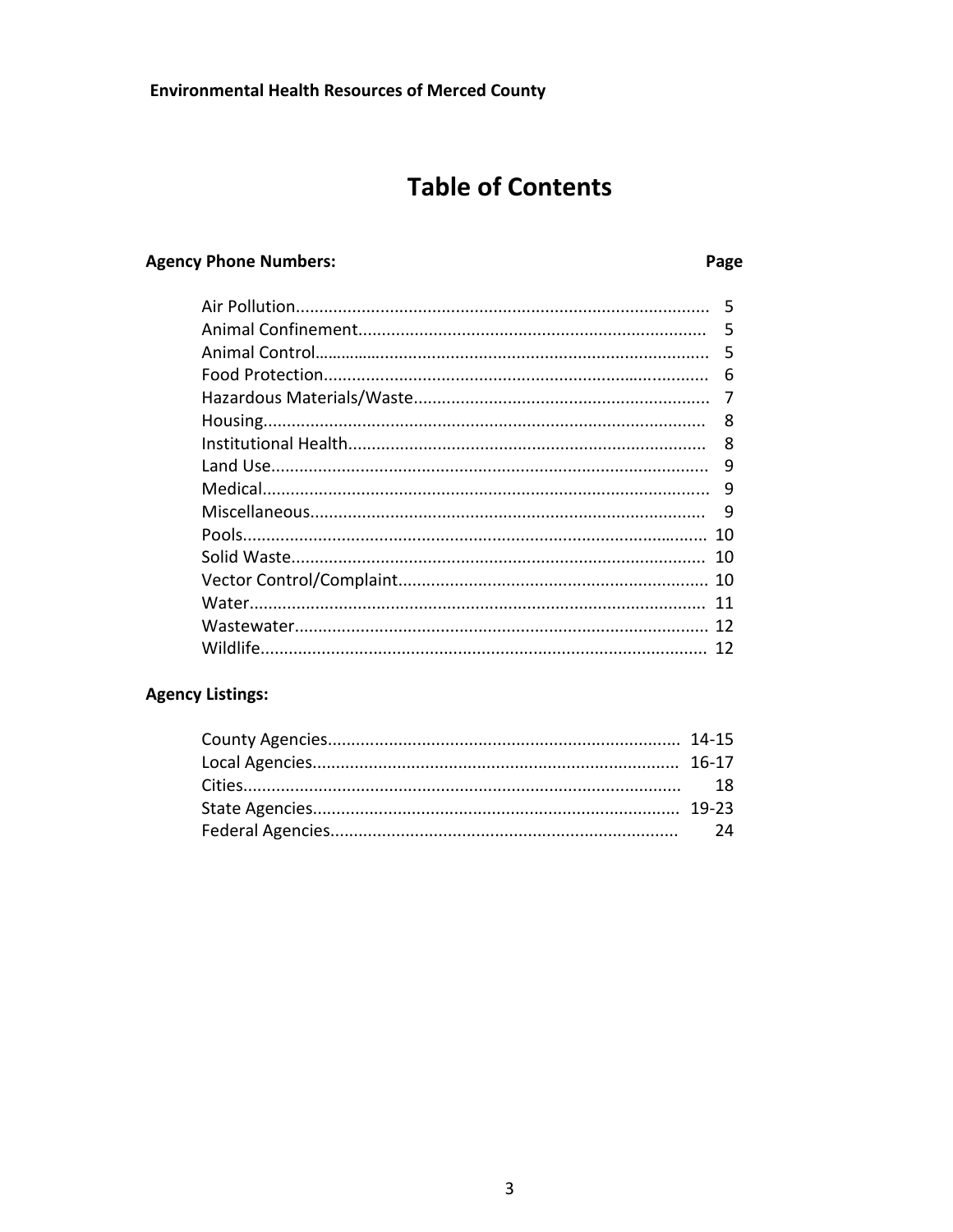**Agency Phone Numbers**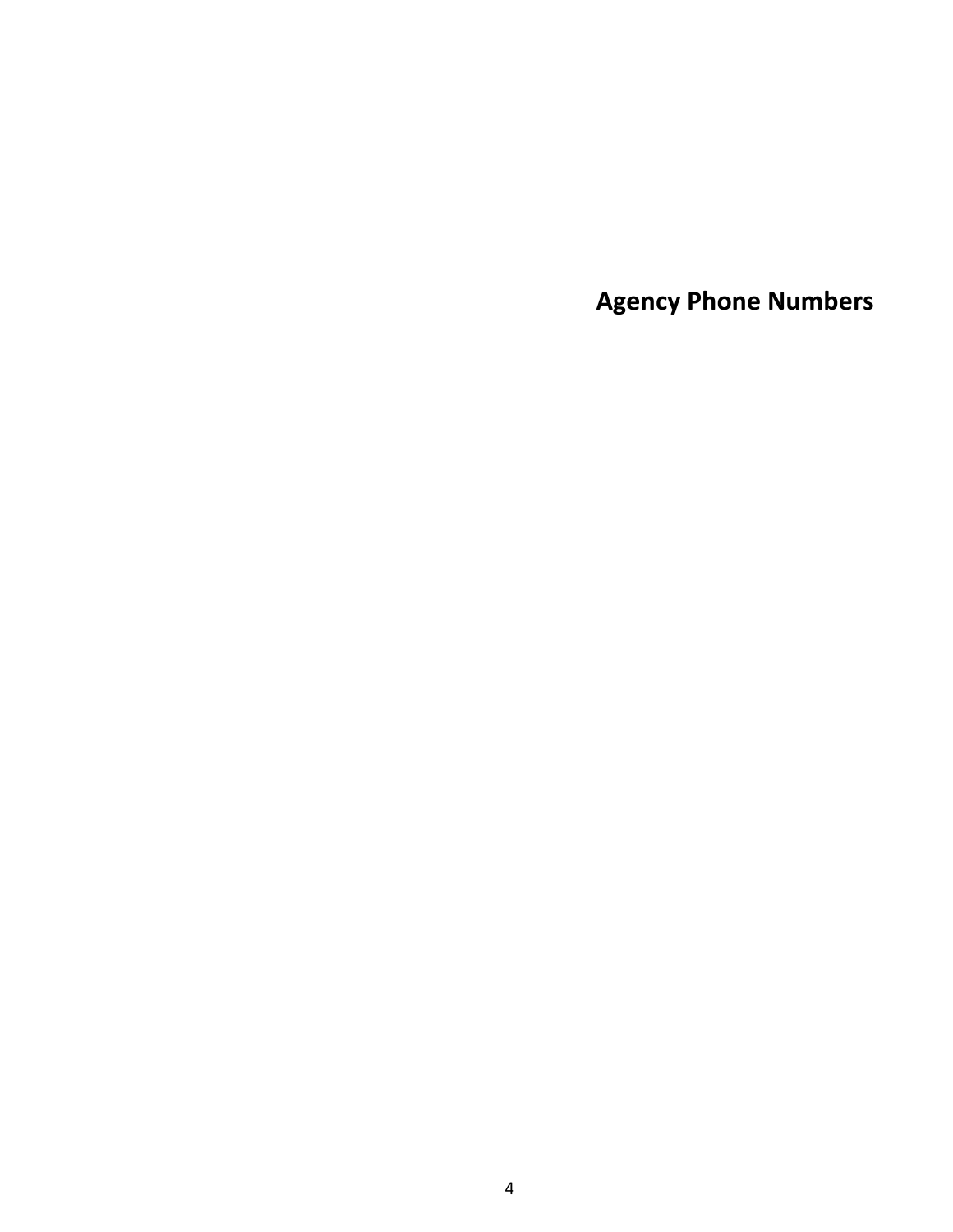| <b>Air Pollution</b>            |                                                                                                | <b>Air Pollution</b> |
|---------------------------------|------------------------------------------------------------------------------------------------|----------------------|
| <b>Air Pollution Complaints</b> | San Joaquin Valley Air Pollution Control District                                              | (800) 281-7003       |
| Asbestos                        | San Joaquin Valley Air Pollution Control District                                              | (209) 557-6400       |
| Auto Smog Insp. Complaints      | California Department of Consumer Affairs                                                      | (800) 952-5210       |
| <b>Burn Day Information</b>     | San Joaquin Valley Air Pollution Control District<br>www.valleyair.org/aqinfo/WoodBurnPage.htm | (209) 557-6400       |
|                                 | Merced Co. Fire Department                                                                     | (209) 385-7344       |
| Gasoline Pump                   | San Joaquin Valley Air Pollution Control District                                              | (209) 557-6400       |
| <b>Illegal Burning</b>          | San Joaquin Valley Air Pollution Control District                                              | (209) 557-6400       |
| Motor Vehicle Inspection        | <b>California Department of Motor Vehicles</b>                                                 | (800) 777-0133       |
| Permits (stationary & burn)     | San Joaquin Valley Air Pollution Control District                                              | (209) 557-6400       |
| Pesticide Spraying              | Merced Co. Agriculture Commissioner                                                            | (209) 385-7431       |
| Smog Information                | San Joaquin Valley Air Pollution Control District                                              | (800) 766-4463       |
| Vehicle Smoke Complaint         | San Joaquin Valley Air Pollution Control District                                              | (800) 559-9247       |

### **Animal Confinement Animal Confinement**

Dead Animal on County Road - Pick-up Info. Merced Co. (209) 385-7436

Dairy Complaints **Merced Co. Environmental Health** (209) 381-1100 Dead Cow Complaints Merced Co. Environmental Health (209) 381-1100 Poultry Ranch Complaints Merced Co. Environmental Health (209) 381-1100

### **Animal Control Animal Control**

Animal Abuse/Neglect } Animal Abuse/Neglect } example 8 and 5 and 5 and 5 and 5 and 5 and 5 and 5 and 5 and 5 and 5 and 5 and 5 and 5 and 5 and 5 and 5 and 5 and 5 and 5 and 5 and 5 and 5 and 5 and 5 and 5 and 5 and 5 and Animal Bites  $\}$  ) and  $\}$  and  $\}$  and  $\}$  and  $\}$  and  $\}$  and  $\}$  and  $\}$  and  $\}$  and  $\}$  and  $\}$  and  $\}$  and  $\}$  and  $\}$  and  $\}$  and  $\}$  and  $\}$  and  $\}$  and  $\}$  and  $\}$  and  $\}$  and  $\}$  and  $\}$  and Dog Barking } Dos Palos (209) 392-2176 Dog Licensing **by the COV and Secure 2001** 854-3737 Dogs Loose } Livingston (209) 394-8041 Rabies Information  $\}$ Merced City (209) 385-4720 Merced City Licensing (209) 385-4720 Merced Co. (209) 385-7436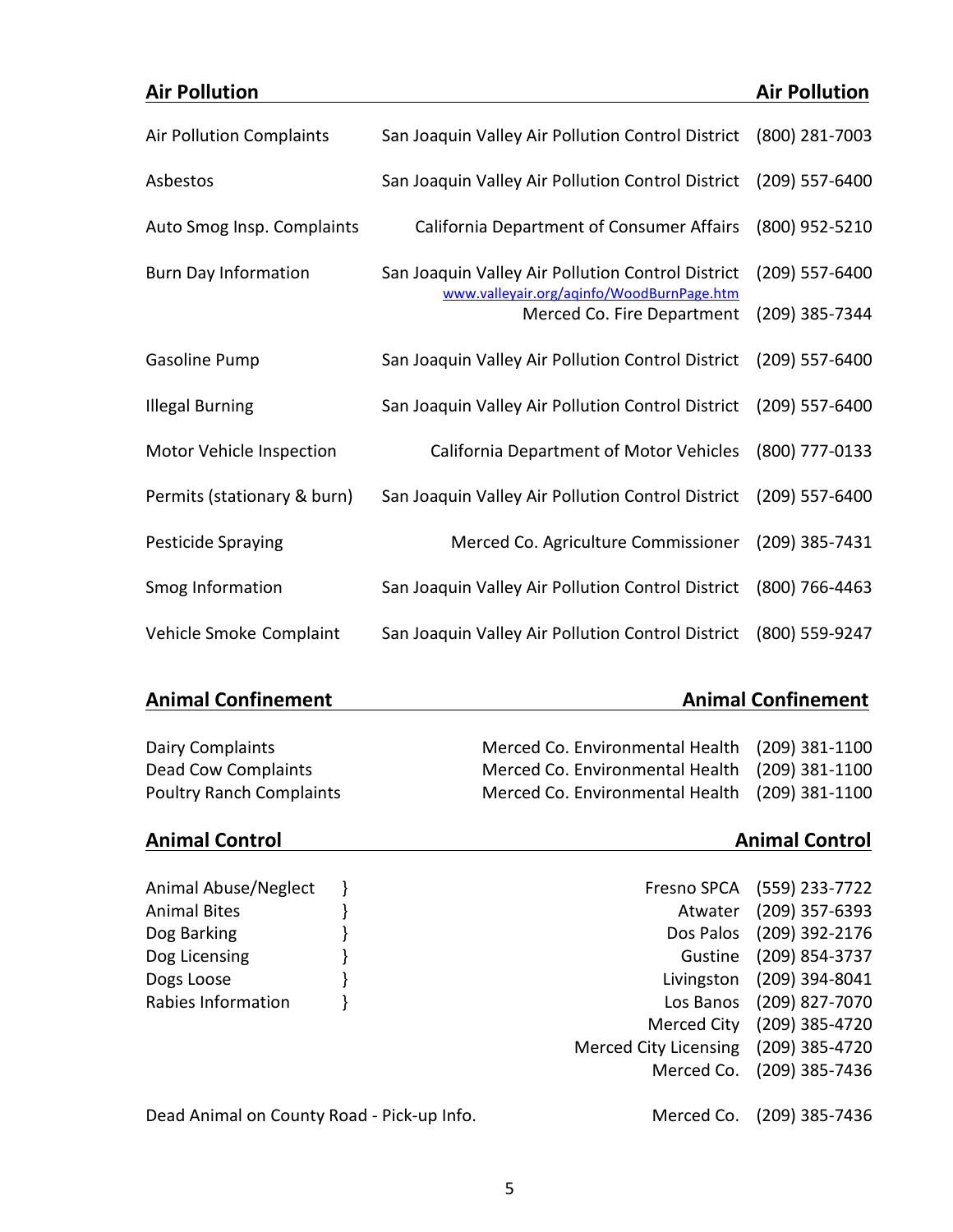## **Food Protection Food Protection**

| Alcoholic Beverage Licensing               | State Alcohol & Beverage (209) 948-7739<br>Control                   |                    |
|--------------------------------------------|----------------------------------------------------------------------|--------------------|
| Consumer Complaints (not retail)           | California State Food &<br>Drug Branch                               | (800) 495-3232     |
| <b>Custom Meat Cutters</b>                 | California State Food &<br>Drug Branch                               | $(916) 654 - 0504$ |
| <b>Dairy Product Complaints</b>            | State Food and Ag (916) 900-5008                                     |                    |
| Egg Quality                                | Merced Co. Agriculture<br>Commissioner                               | (209) 385-7431     |
| <b>Fat Content of Meat</b>                 | Merced Co. Ag Weights &<br><b>Measures</b>                           | (209) 385-7431     |
| <b>Field Sanitation (Portable Toilets)</b> | California Division of<br><b>Occupational Safety &amp;</b><br>Health | (559) 445-5302     |
| Foods Transported to U.S.A.                | US Food & Drug 1-888-463-<br>Administration 6332                     |                    |
| <b>Food Illness Complaints</b>             | Merced Co. Environmental<br>Health                                   | $(209)$ 381-1100   |
| <b>Food Label Questions</b>                | Merced Co. Environmental<br>Health                                   | $(209)$ 381-1100   |
| <b>Produce Quality</b>                     | Merced Co. Agriculture<br>Commissioner                               | (209) 385-7431     |
| Processed Food Registration                | California State Food &<br>Drug Branch                               | $(916) 650 - 6500$ |
| <b>Retail Food Complaints</b>              | Merced Co. Environmental<br>Health                                   | $(209)$ 381-1100   |
| <b>Retail Food Plan Checks</b>             | Merced Co. Environmental<br>Health                                   | $(209)$ 381-1100   |
| <b>Water Vending Machines</b>              | California State Food &<br>Drug Branch                               | $(916) 650 - 6500$ |
| <b>Wholesale Food Facilities</b>           | California State Food &<br>Drug Branch                               | $(916) 650 - 6500$ |
| Wholesale Meat & Poultry Operations        | U.S. Dept. of Agriculture                                            | $(510)$ 337-5000   |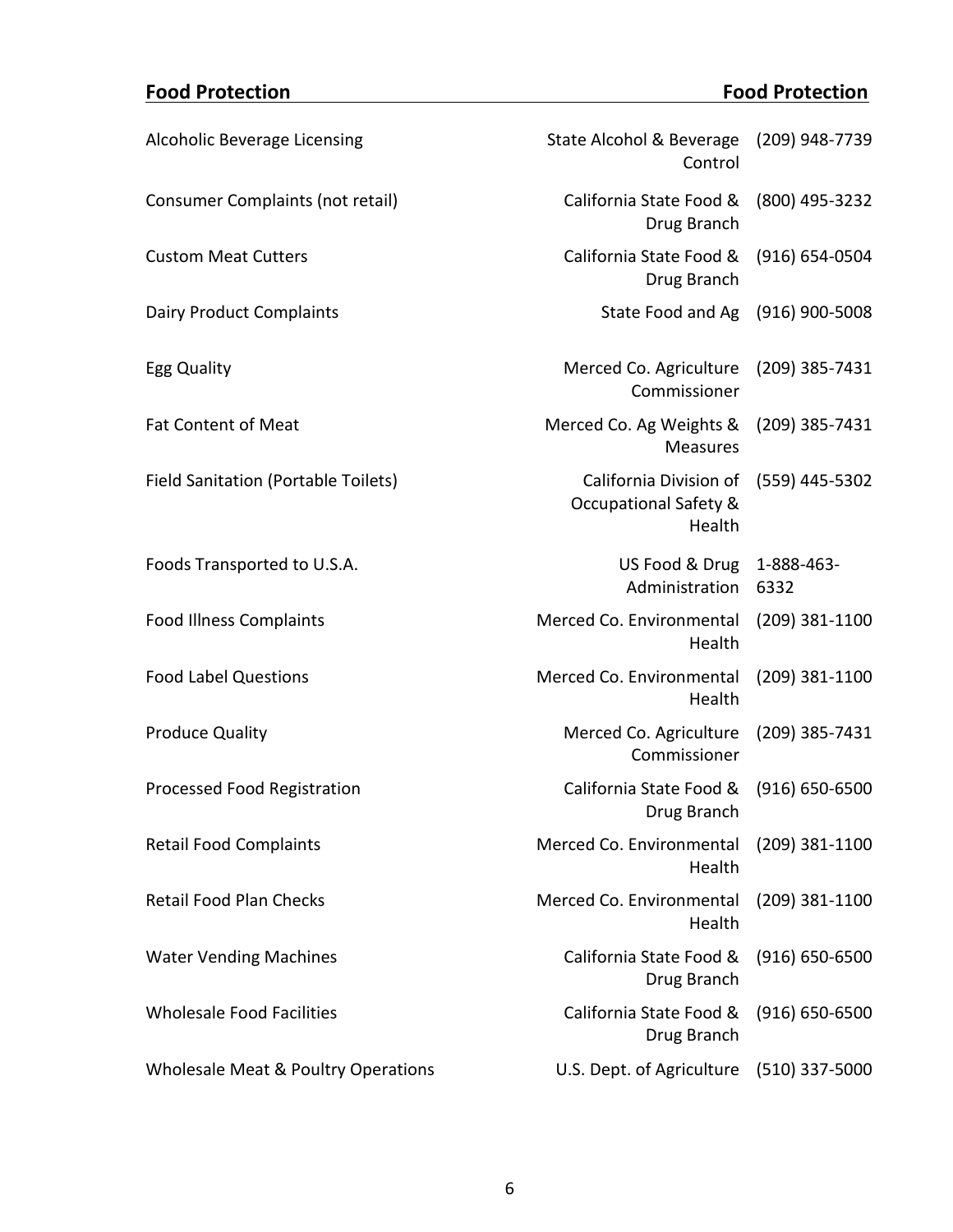## **Hazardous Materials/Waste Hazardous Materials/Waste**

| Asbestos Disposal                                 | Merced Co. Environmental (209) 381-1100<br>Health                                                                                                                |                                                                                                                                                                |
|---------------------------------------------------|------------------------------------------------------------------------------------------------------------------------------------------------------------------|----------------------------------------------------------------------------------------------------------------------------------------------------------------|
| Asbestos Removal                                  | San Joaquin Valley Air<br><b>Pollution Control District</b>                                                                                                      | $(209)$ 557-6400                                                                                                                                               |
| <b>Certified Unified Program</b><br>Agency (CUPA) | Merced Co. Environmental<br>Health                                                                                                                               | $(209)$ 381-1100                                                                                                                                               |
| Drug Lab Contamination                            | Merced Co. Environmental<br>Health                                                                                                                               | $(209)$ 381-1100                                                                                                                                               |
| Fuel Storage Above Ground                         | Atwater<br>Dos Palos<br>Gustine<br>Livingston<br>Los Banos<br>Merced<br>Merced Co. Fire Prevention<br>Merced Co. Buildings<br>Merced Co. Environmental<br>Health | (209) 357-6352<br>(209) 385-7344<br>(209) 385-7344<br>(209) 385-7344<br>(209) 827-7025<br>(209) 385-6830<br>(209) 385-7344<br>(209) 385-7477<br>(209) 381-1100 |
| Hazardous Material/Waste Complaints               | Merced Co. Environmental<br>Health                                                                                                                               | $(209)$ 381-1100                                                                                                                                               |
| Hazardous Waste Spills/Releases                   | Merced Co. Environmental<br>Health                                                                                                                               | $(209)$ 381-1100                                                                                                                                               |
| Hazardous Waste Clean-Up Information              | Merced Co. Environmental<br>Health                                                                                                                               | $(209)$ 381-1100                                                                                                                                               |
| Household Hazardous Waste Disposal                | Merced Co. Regional Waste<br><b>Management Authority</b>                                                                                                         | (209) 723-5315                                                                                                                                                 |
| Oil Recycling                                     | Merced Co. Regional Waste (209) 723-5153<br><b>Management Authority</b>                                                                                          |                                                                                                                                                                |
| Poison Control Center                             |                                                                                                                                                                  | (800) 876-4766                                                                                                                                                 |
| Proposition 65 Reports                            | Merced Co. Environmental<br>Health                                                                                                                               | $(209)$ 381-1100                                                                                                                                               |
| Radon Gas                                         | Merced Co. Environmental<br>Health                                                                                                                               | (209) 381-1100                                                                                                                                                 |
| Soil Boring Permits                               | Merced Co. Environmental<br>Health                                                                                                                               | $(209)$ 381-1100                                                                                                                                               |
| <b>Underground Storage Tanks</b>                  | Merced Co. Environmental<br>Health                                                                                                                               | $(209)$ 381-1100                                                                                                                                               |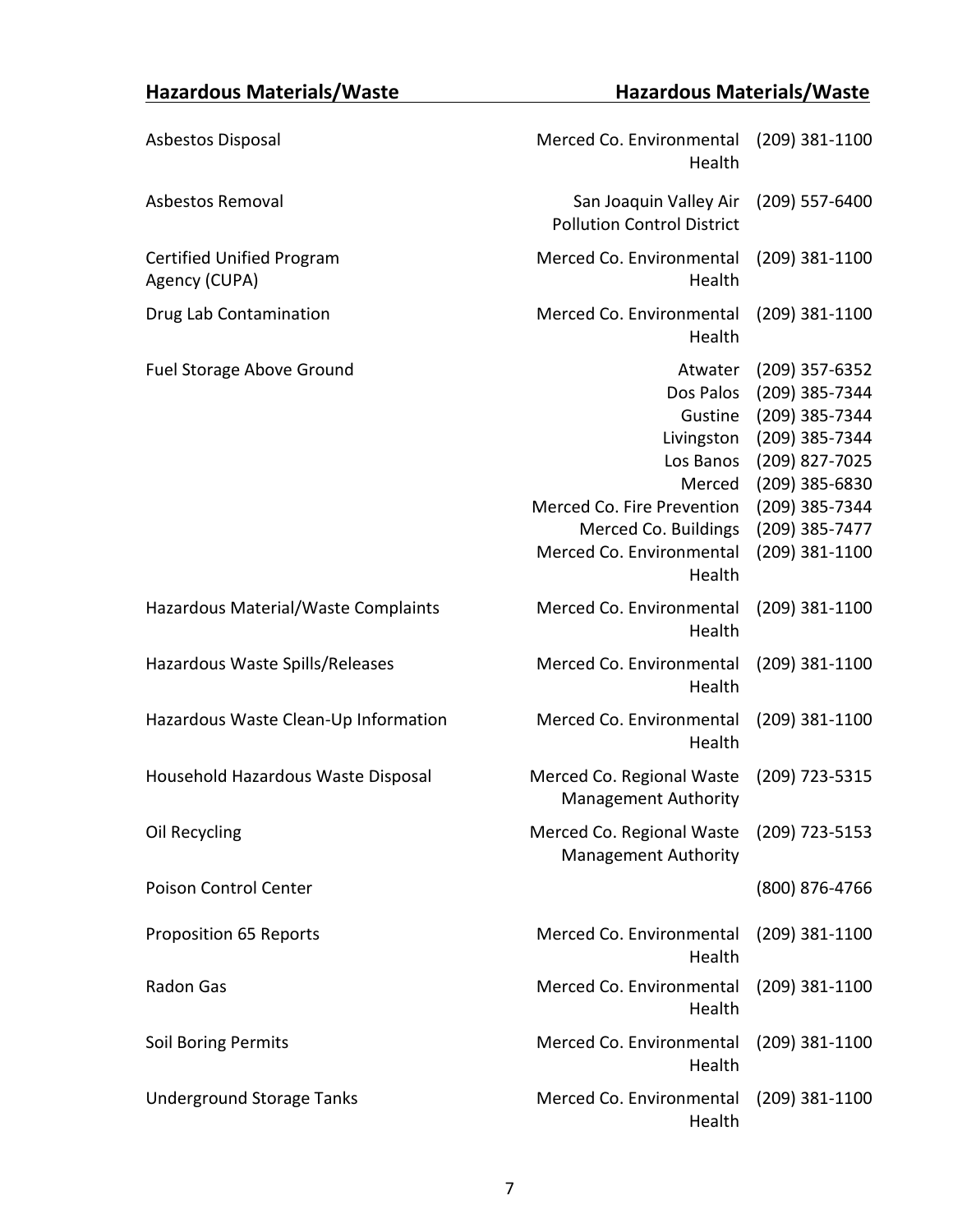## **Housing Housing**

| <b>Employee Housing Labor Camps</b>   | State Housing & Community Develop.                                                             | $(916)$ 255-2501                              |
|---------------------------------------|------------------------------------------------------------------------------------------------|-----------------------------------------------|
| Hotel & Motel Complaints              | Merced Co. Environmental Health                                                                | $(209)$ 381-1100                              |
| Lead Investigations - Children        | <b>State Public Health</b>                                                                     | $(510) 620 - 5600$                            |
| Lead Information                      | <b>National Lead Clearinghouse</b>                                                             | (800) 424-5323                                |
| <b>Legal Services</b>                 | Central California Legal Services                                                              | (209) 723-5466                                |
| <b>Mobile Home Parks Complaints</b>   | State Housing & Community Develop.<br>(Div. of Codes & Standards)                              | $(916)$ 255-2501                              |
| Resident complaints                   |                                                                                                | (800) 952-8356                                |
| (M-F 1:30 pm-2:30 pm)                 |                                                                                                |                                               |
| On-line complaint forms               |                                                                                                |                                               |
| English version                       | http://www.hcd.ca.gov/manufactured-mobile-                                                     |                                               |
| Spanish version                       | home/docs/form419e.pdf<br>http://www.hcd.ca.gov/manufactured-mobile-<br>home/docs/form419s.pdf |                                               |
| Radon Information                     | <b>State Public Health</b>                                                                     | (800) 745-7236                                |
|                                       | Merced Co. Environmental Health                                                                | $(209)$ 381-1100                              |
| <b>Section 8 Housing</b>              | Merced Co. Housing Authority                                                                   | (209) 722-3501                                |
| <b>Substandard Housing Complaints</b> | Merced Co. Environmental Health<br>City of Livingston                                          | $(209)$ 381-1100<br>(209) 394-8041<br>ext 120 |
|                                       | City of Merced                                                                                 | $(209)$ 385-6237                              |

|  | <b>Institutional Health</b> |  |
|--|-----------------------------|--|
|  |                             |  |

## **Institutional Health**

| Day Care Centers                                                                                       | State Dept. of Social Services, (559) 445-5700<br>Community Care Licensing Div. |                                                           |
|--------------------------------------------------------------------------------------------------------|---------------------------------------------------------------------------------|-----------------------------------------------------------|
| Jails                                                                                                  | Merced Co. Environmental Health                                                 | $(209)$ 381-1100                                          |
| Hospitals<br><b>Clinics</b><br>Convalescent Homes }<br><b>Nursing Homes</b><br><b>Residential Care</b> | State Health Licensing &<br>Certification<br>(Fresno Branch)                    | (800) 554-0351<br>or (559) 437-1500<br>Fax (559) 437-1555 |
| Schools                                                                                                | Merced Co. Environmental Health                                                 | $(209)$ 381-1100                                          |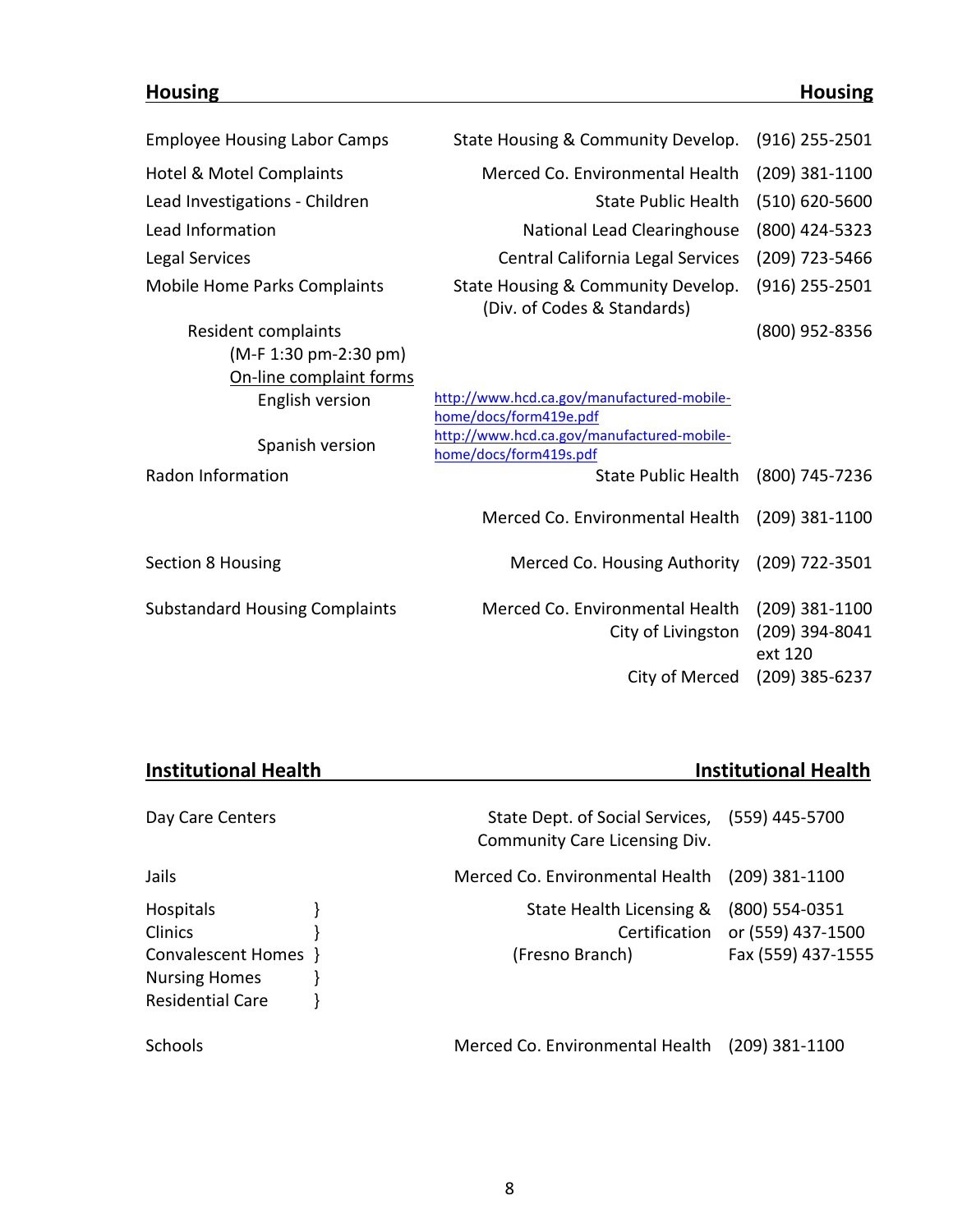## **Land Use Land Use**

| <b>Conditional Use Permits</b><br>}<br>Subdivisions, Parcel<br>}<br>ł<br>Maps, Zoning Issues | <b>Atwater City Planning</b><br>Dos Palos<br>Gustine<br>Livingston<br>Los Banos City Planning<br><b>Merced City Planning</b><br>Merced Co. Plan. & Comm. Dev.      | (209) 357-6340<br>(209) 392-2174<br>(209) 854-6471<br>(209) 394-8041<br>(209) 827-7000<br>(209) 385-6858<br>(209) 385-7654 |
|----------------------------------------------------------------------------------------------|--------------------------------------------------------------------------------------------------------------------------------------------------------------------|----------------------------------------------------------------------------------------------------------------------------|
| <b>Medical</b>                                                                               |                                                                                                                                                                    | <b>Medical</b>                                                                                                             |
| <b>Medical Waste Issues</b>                                                                  | Merced Co. Environmental<br>Health                                                                                                                                 | $(209)$ 381-1100                                                                                                           |
| Physician/Dentist Complaints                                                                 | California Medical Board<br>Dental Board of California                                                                                                             | (800) 633-2322<br>(916) 263-2300                                                                                           |
| <b>Miscellaneous</b>                                                                         |                                                                                                                                                                    | <b>Miscellaneous</b>                                                                                                       |
| }<br><b>Barber Shop Complaints</b><br>}<br><b>Beauty Salon Complaints</b>                    | State Board of Barbering &<br>Cosmetology                                                                                                                          | (800) 952-5210<br>or (916) 445-0713                                                                                        |
| <b>Body Piercing</b>                                                                         | Merced Co. Environmental Health                                                                                                                                    | $(209)$ 381-1100                                                                                                           |
| Bioaerosols (mold/fungus)                                                                    | California Department of Public<br>Health                                                                                                                          | (510) 620-3644                                                                                                             |
| <b>Business Complaints</b>                                                                   | <b>Better Business Bureau</b>                                                                                                                                      | $(209)$ 383-3590                                                                                                           |
| <b>Disaster Information</b>                                                                  | <b>State California Emergency</b><br><b>Management Authority</b>                                                                                                   | $(916) 845 - 8510$                                                                                                         |
| <b>Contractor Complaints</b>                                                                 | <b>Contractors State License Board</b>                                                                                                                             | (800) 321-2752                                                                                                             |
| <b>Field Toilets</b>                                                                         | California Division of Occupational (559) 445-5302<br>Safety & Health                                                                                              |                                                                                                                            |
| <b>Permanent Cosmetics</b>                                                                   | Merced Co. Environmental Health                                                                                                                                    | $(209)$ 381-1100                                                                                                           |
| <b>Shopping Cart Pick-up</b>                                                                 | Merced City -call store first                                                                                                                                      | $(209)$ 385-6863                                                                                                           |
| <b>Smoking Complaints</b>                                                                    | Merced Co. Environmental Health<br>Livingston City Police<br><b>Gustine City Police</b><br><b>BREATH</b><br>California Division of Occupational<br>Safety & Health | $(209)$ 381-1100<br>(209) 394-7916<br>(209) 854-3737<br>(916) 739-8925<br>(209) 576-6260                                   |
| <b>Tattoo Complaints</b>                                                                     | Merced Co. Environmental Health                                                                                                                                    | $(209)$ 381-1100                                                                                                           |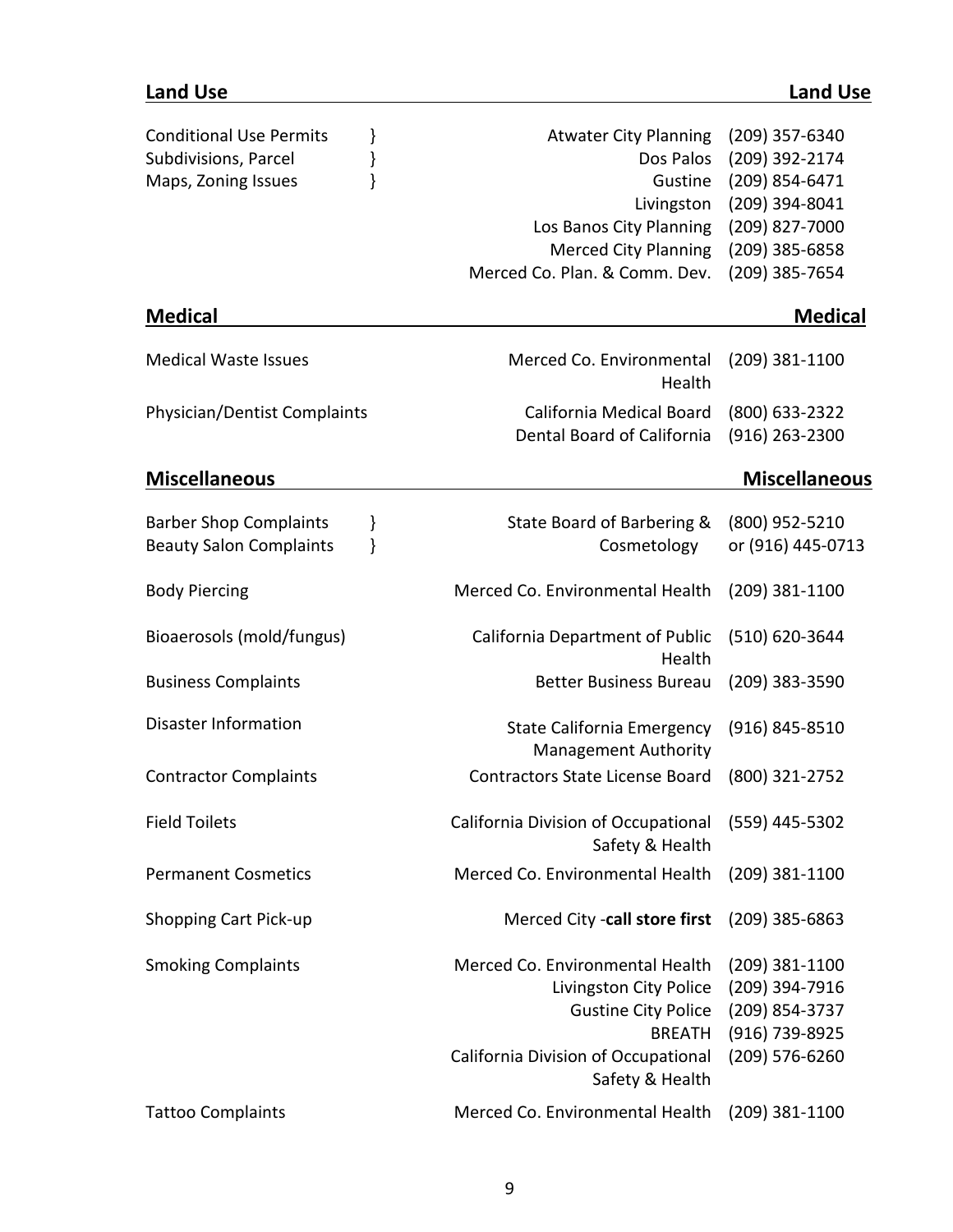| <b>Pools</b>                              |                                    | <b>Pools</b>                     |
|-------------------------------------------|------------------------------------|----------------------------------|
| <b>Public Pool Complaints</b>             | Merced Co. Environmental Health    | $(209)$ 381-1100                 |
| (Fencing Issues, etc.) }<br>Private Pool  | <b>Atwater City Building</b>       | (209) 357-6343                   |
|                                           | Dos Palos City Building            | (209) 392-2981                   |
|                                           | <b>Gustine City Building</b>       | (209) 854-9415                   |
|                                           | Los Banos City Building            | (209) 827-7000                   |
|                                           | <b>Merced City Building</b>        | $(209)$ 385-6861                 |
|                                           | <b>Merced County Building</b>      | (209) 385-7477                   |
| <b>Solid Waste</b>                        |                                    | <b>Solid Waste</b>               |
| Abandoned Vehicles (Unincorporated Areas) | Code Enforcement                   | (209) 726-2725                   |
| County Right-of-Way Litter                | Merced Co. Public Works            | (209) 385-7601                   |
| <b>Disposal Company Issues</b>            | <b>Atwater City Public Works</b>   | $(209)$ 357-6330                 |
|                                           | Dos Palos City Public Works        | (209) 392-3119                   |
|                                           | <b>Gustine City Public Works</b>   | $(209)$ 854-6183                 |
|                                           | Livingston City Public Works       | (209) 394-8041                   |
|                                           | Los Banos City Public Works        | (209) 827-7033                   |
|                                           | <b>Merced City Public Works</b>    | (209) 385-6800                   |
|                                           | <b>Merced County Public Works</b>  | $(209)$ 385-7601                 |
| Grass/Weed Abatement                      | <b>Atwater City Fire</b>           | (209) 357-6352                   |
|                                           | Merced City Fire                   | $(209)$ 385-6830                 |
|                                           | Merced Co. Fire                    | (209) 385-7347                   |
| Landfill Information                      | <b>DPW</b>                         | (209) 723-3153                   |
| <b>Solid Waste Complaints</b>             | Merced Co. Environmental<br>Health | $(209)$ 381-1100                 |
|                                           | City (private prop.)               | $(209)$ 385-6863                 |
|                                           | City (street/alley)                | $(209)$ 385-6800                 |
| <b>Vector Control/Complaints</b>          |                                    | <b>Vector Control/Complaints</b> |

| <b>Agricultural Pests</b> | Merced Co. Ag. Commissioner (209) 385-7431                      |  |
|---------------------------|-----------------------------------------------------------------|--|
| <b>Mosquitoes</b>         | Merced Co. Mosquito Abatement (209) 722-1527<br><b>District</b> |  |
| <b>Flies</b>              | Merced Co. Environmental Health (209) 381-1100                  |  |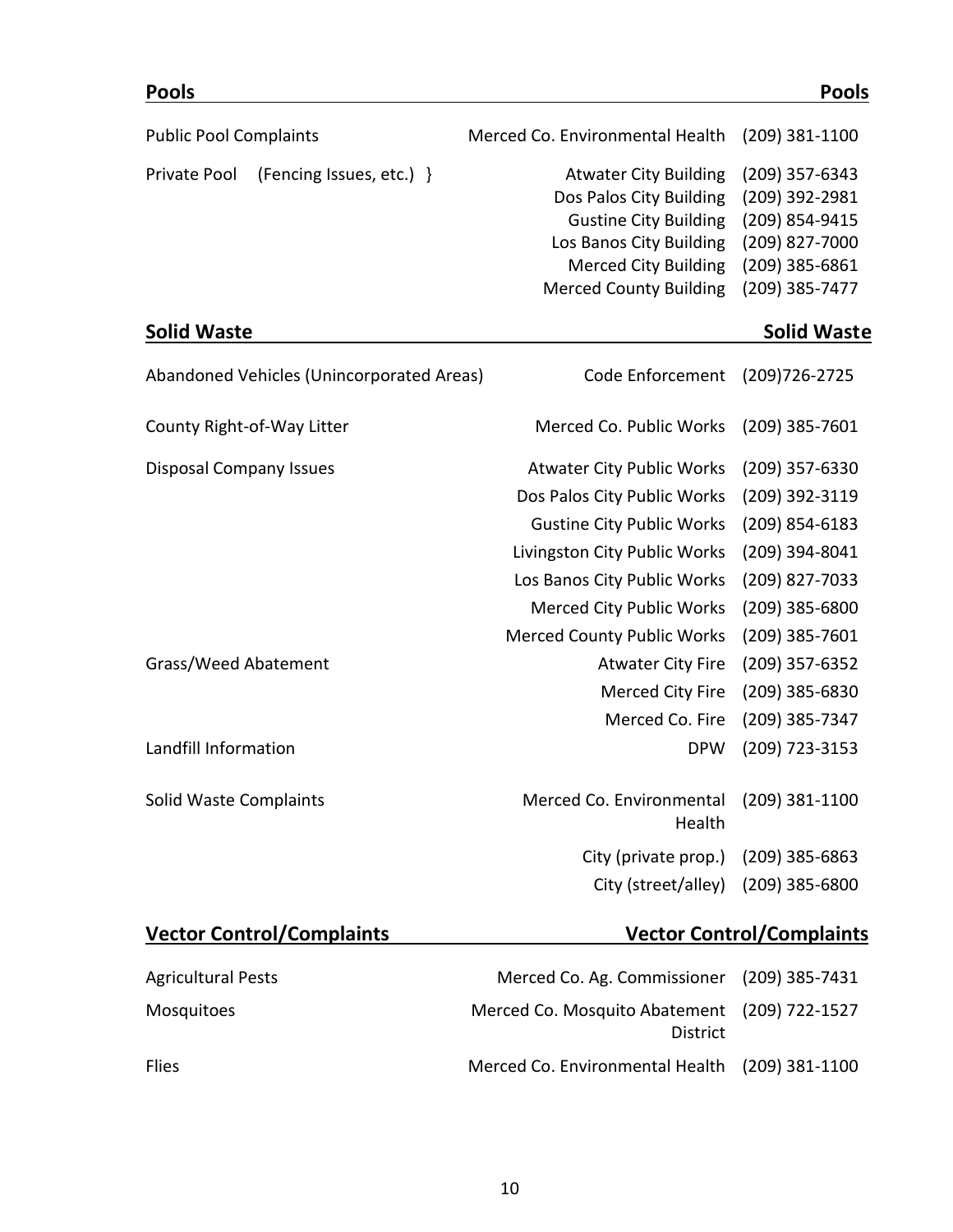### **Water Water**

| <b>Bottled Water</b>                                       |        | State Food & Drug                                   | (916) 324-2170                                       |
|------------------------------------------------------------|--------|-----------------------------------------------------|------------------------------------------------------|
| Public Water System Info.                                  | }      | Merced Co. Environmental Health                     | $(209)$ 381-1100                                     |
| <b>Cross-connection Control</b><br><b>Backflow Devices</b> | }<br>ł | City of Atwater<br>City of Ballico<br>City of Delhi | (209) 357-6370<br>(209) 668-7030<br>$(209)$ 632-8777 |
|                                                            |        | Dos Palos City Hall:                                | (209) 827-7033                                       |
|                                                            |        | Dos Palos Plant:                                    | (209) 392-6201                                       |
|                                                            |        | City of Gustine                                     | (209) 854-6691                                       |
|                                                            |        | City of Hilmar                                      | (209) 632-3522                                       |
|                                                            |        | City of Le Grand                                    | (209) 389-4173                                       |
|                                                            |        | Livingston City Hall:                               | (209) 394-8041                                       |
|                                                            |        | City of Livingston Public Works:                    | (209) 394-8044                                       |
|                                                            |        | City of Los Banos                                   | (209) 827-7056                                       |
|                                                            |        | Meadowbrook                                         | (209) 722-1069                                       |
|                                                            |        | City of Merced                                      | (209) 385-6800                                       |
|                                                            |        | City of Planada                                     | (209) 382-0213                                       |
|                                                            |        | Santa Nella Office:                                 | (209) 826-0920                                       |
|                                                            |        | Santa Nella Plant:                                  | (209) 826-8028                                       |
|                                                            |        | Volta                                               | (209) 829-3406                                       |
|                                                            |        | City of Winton                                      | (209) 358-2367                                       |
| Public Water Complaints > 200 conn.                        |        | <b>SWRCB</b>                                        | (559) 447-3300                                       |
| Public Water Complaints < 200 conn.                        |        | <b>State Water Resource Control</b><br><b>Board</b> | $(209)$ 381-1100                                     |
| <b>Stormwater Discharge</b>                                |        | City of Atwater                                     | (209) 357-6370                                       |
|                                                            |        | City of Dos Palos                                   | (209) 392-6402                                       |
|                                                            |        | City of Gustine                                     | (209) 854-6691                                       |
|                                                            |        | City of Livingston                                  | (209) 394-8041                                       |
|                                                            |        | City of Los Banos                                   | (209) 827-7033                                       |
|                                                            |        | City of Merced                                      | (209) 385-6800                                       |
|                                                            |        | Merced Co. Environmental Health                     | (209) 381-1100                                       |
| <b>Well Permits</b>                                        |        | City of Atwater                                     | (209) 357-6370                                       |
|                                                            |        |                                                     |                                                      |
|                                                            |        | City of Dos Palos                                   | (209) 392-2174                                       |
|                                                            |        | City of Gustine                                     | (209) 854-6183                                       |
|                                                            |        | City of Livingston                                  | (209) 394-8041                                       |
|                                                            |        | City of Los Banos                                   | $(209)$ 381-1100                                     |
|                                                            |        | City of Merced                                      | (209) 385-6858                                       |
|                                                            |        | Merced Co. Environmental Health                     | (209) 381-1100                                       |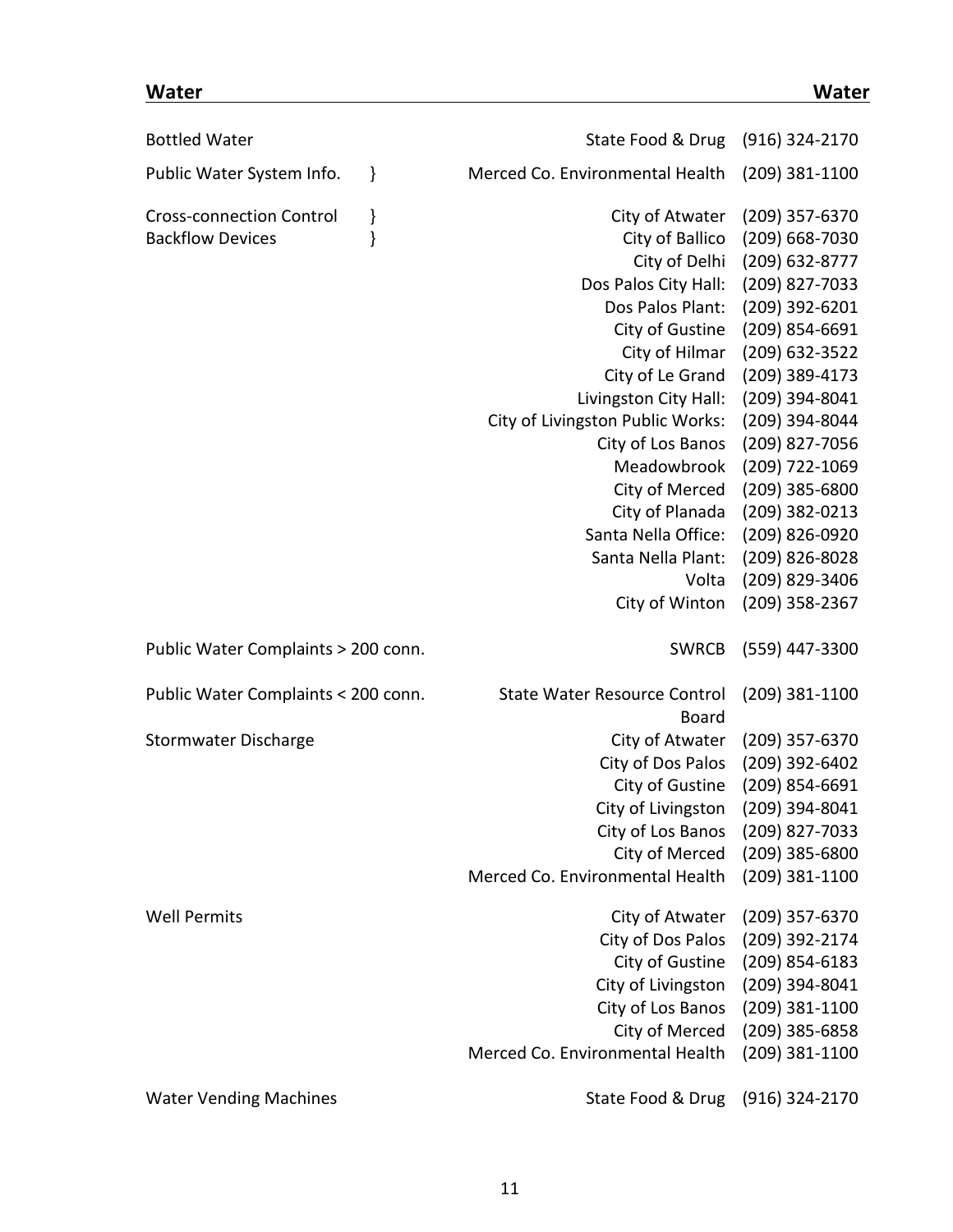## **Wastewater Wastewater**

| On-Site Wastewater Systems                      | Merced Co. Environmental Health                                                                                                                                                                                                               | $(209)$ 381-1100                                                                                                                                                                                             |
|-------------------------------------------------|-----------------------------------------------------------------------------------------------------------------------------------------------------------------------------------------------------------------------------------------------|--------------------------------------------------------------------------------------------------------------------------------------------------------------------------------------------------------------|
| Septage Haulers                                 | Merced Co. Environmental Health                                                                                                                                                                                                               | $(209)$ 381-1100                                                                                                                                                                                             |
| Sludge Enforcement                              | Merced Co. Environmental Health                                                                                                                                                                                                               | (209) 381-1100                                                                                                                                                                                               |
| <b>Wastewater/Sewer Districts</b>               | City of Atwater<br>City of Delhi<br>City of Dos Palos<br>Franklin Co. Water District (sewer<br>only)<br>City of Gustine<br>City of Hilmar<br>City of Le Grand<br>City of Livingston<br>City of Los Banos<br>City of Merced<br>City of Planada | $(209)$ 357-6375<br>(209) 632-8777<br>$(209)$ 392-6402<br>(209) 723-1353<br>$(209)$ 854-6187<br>$(209)$ 632-3522<br>(209) 389-4173<br>(209) 394-8041<br>(209) 827-7033<br>(209) 385-6892<br>$(209)$ 382-0213 |
|                                                 | Santa Nella Plant:<br>Santa Nella Office:<br><b>City of Snelling</b><br>City of Winton                                                                                                                                                        | (209) 826-8028<br>(209) 826-0920<br>(209) 563-6525<br>(209) 358-2367                                                                                                                                         |
| <b>Wastewater Treatment Facilities</b>          | City of Dos Palos Waste Treatment<br>Facility<br>East Bay M.U.D. Municipal Utility<br>District<br>Kerman City Waste Water                                                                                                                     | (209) 392-2174<br>$(510)$ 287-1632<br>(559) 846-6159                                                                                                                                                         |
|                                                 | <b>Treatment Plant</b><br>Merced City Waste Water<br><b>Treatment Plant</b><br><b>Modesto Waste Water Treatment</b><br>Facility<br>Santa Nella County Water District                                                                          | $(209)$ 385-6991<br>$(209)$ 577-6248<br>(209) 826-0920                                                                                                                                                       |
|                                                 | <b>City of Patterson Public Works</b>                                                                                                                                                                                                         | (209) 895-8153                                                                                                                                                                                               |
| <b>Wastewater Treatment Plant</b><br>Complaints | <b>Regional Water Quality</b><br><b>Control Board</b>                                                                                                                                                                                         | $(559)$ 445-5116                                                                                                                                                                                             |
| Wildlife                                        |                                                                                                                                                                                                                                               | Wildlife                                                                                                                                                                                                     |

| Wildlife Protection            | US \Fish & Wildlife Service (209)826-3508       |  |
|--------------------------------|-------------------------------------------------|--|
|                                | State Fish & Game (559) 243-4005                |  |
| Wildlife (Injured birds, etc.) | San Joaquin Raptor Rescue Center (209) 723-9283 |  |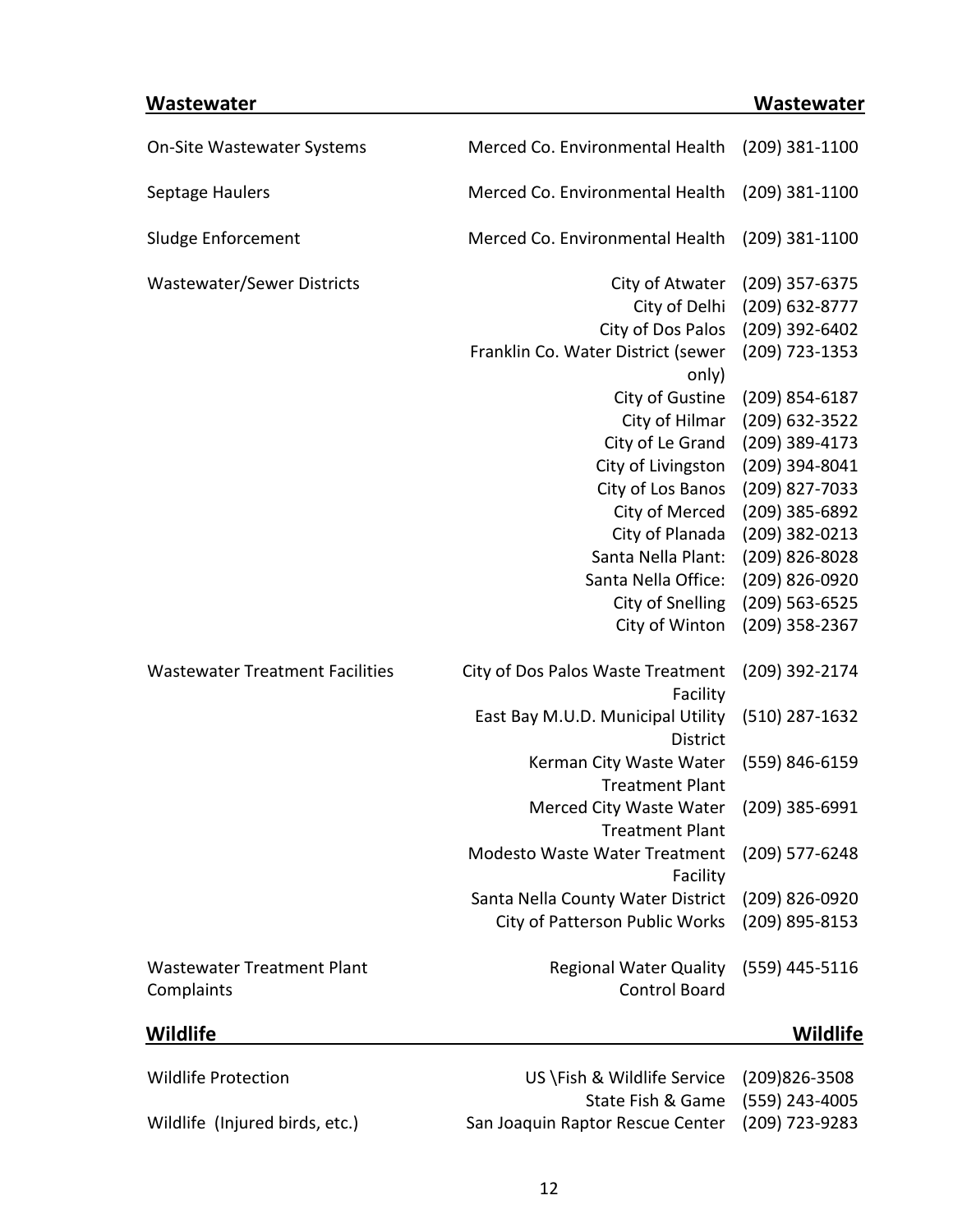**Agency Listings & Websites**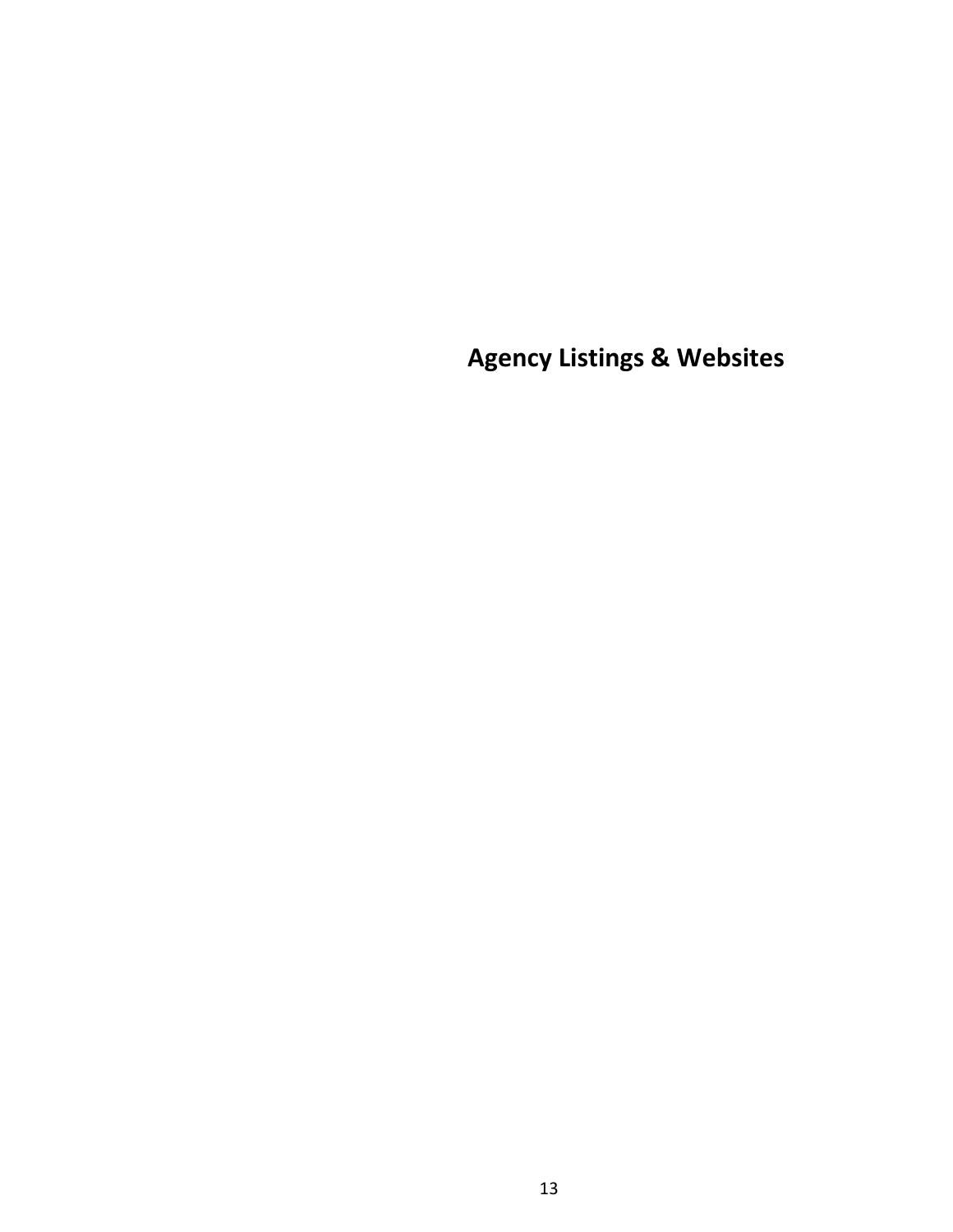#### **Merced County Agencies**

Department of **Commerce, Aviation and Economic Development**  2222 M St Merced, CA 95340 Phone (209) 385-7686 Fax (209) 383-4959 Website: [www.co.merced.ca.us/index.aspx?nid=63](http://www.co.merced.ca.us/index.aspx?nid=63)

#### **Agricultural Commissioner**

2139 Wardrobe Merced, CA 95341 Phone (209) 385-7431 Fax (209) 725-3536 Website: [www.co.merced.ca.us/index.aspx?NID=58](http://www.co.merced.ca.us/index.aspx?NID=58)

**Animal Control & Shelter** (Agricultural Commissioner) 2150 Shuttle Dr., Atwater, 95301 Phone (209) 385-7436 Fax (209) 722-3627 Website: [www.co.merced.ca.us/index.aspx?NID=148](http://www.co.merced.ca.us/index.aspx?NID=148)

Division of **Environmental Health** (Dept. of Public Health) 260 E. 15th Street Merced, CA 95341 Phone (209) 381-1100 Fax (209) 384-1593 Website: [www.co.merced.ca.us/index.aspx?NID=597](http://www.co.merced.ca.us/index.aspx?NID=597)

#### **Fire Department**

735 Martin Luther King Jr., Way Merced, CA 95341 Phone (209) 385-7344 Fax (209) 725-0174 Website: [www.co.merced.ca.us/index.aspx?nid=70](http://www.co.merced.ca.us/index.aspx?nid=70)

Department of **Planning and Community Development** 2222 M St. Merced, CA 95340 Phone (209) 385-7654 Fax (209) 726-1710 Website: [www.co.merced.ca.us/index.aspx?nid=79](http://www.co.merced.ca.us/index.aspx?nid=79)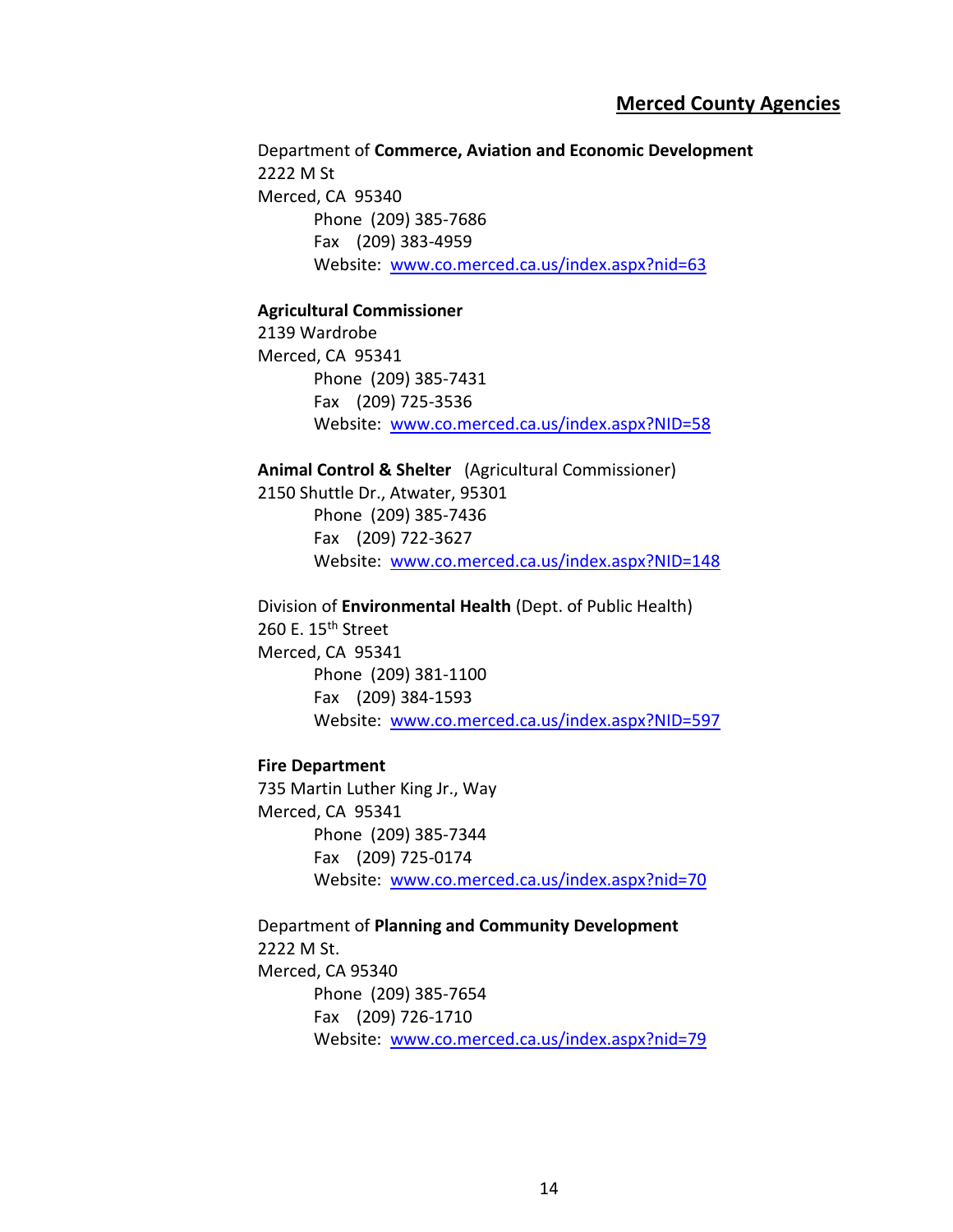Department of **Public Works Building Division** 2222 M St. Merced, CA 95340 Phone (209) 385-7477 Fax: (209) 385-7302 **Parks and Recreation Division** 2222 M St. Merced, CA 95340 Phone (209) 385-7426 Fax: (209) 385-7428 **Merced County Regional Waste Management Authority** 369 W 18th St Merced, CA 95340 Phone (209) 723-5315 FAX (209) 723-0322 **Hwy. 59 Landfill**, 6040 N. Hwy. 59, Merced Phone (209) 723-4481 **Billy Wright Landfill**, 17173 S. Billy Wright Rd., Los Banos Phone (209) 826-1163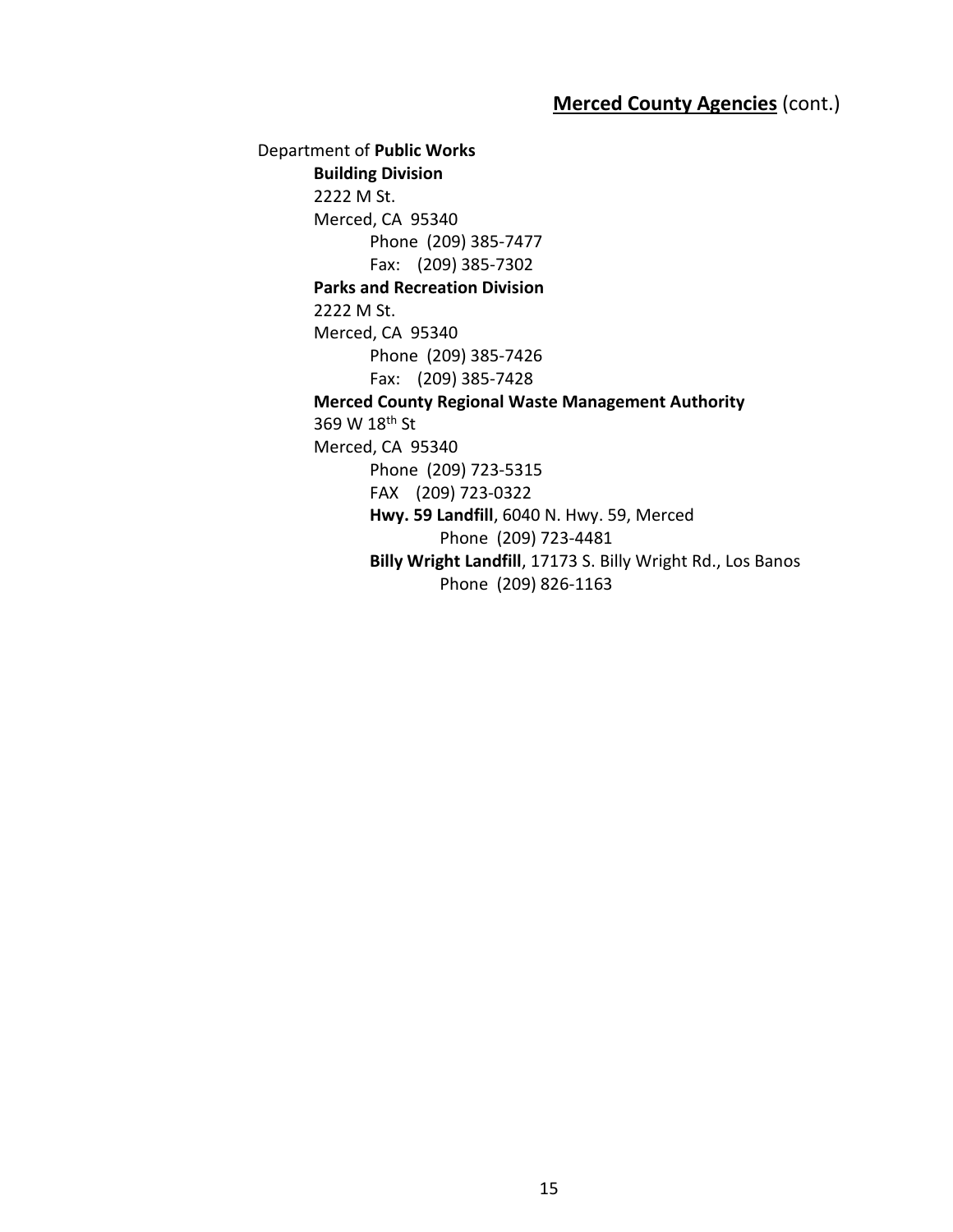### **Local Agencies**

#### **Central California Irrigation District (CCID)**

1335 I Street (PO Box 1231) Los Banos, CA 93635 Phone (209) 826-1421 Fax (209) 826-3184 Website: [www.ccid.org](http://www.ccid.org/)

#### **Central California Legal Services**

357 W. Main St. Merced, CA 95340 Phone 723-5466 Fax: (209) 723-1315 Website: <www.centralcallegal.org>

#### **East San Joaquin Water Quality Coalition** 1201 L St.

Modesto, CA 95354 Phone (209) 288-8125 Website: [www.esjcoalition.org](http://www.esjcoalition.org/)

#### **Merced County Association of Governments (MCAG)**

369 W. 18th St. Merced, CA 95340 Phone (209) 723-3153 Fax (209) 723-0322 Website: [www.mcagov.org](http://www.mcagov.org/)

#### **Merced County Farm Bureau**

646 S. Hwy. 59 (PO Box 1232) Merced, CA 95341 Phone (209) 723-3001 Fax (209) 722-3814 Website: [www.mercedfarmbureau.com](http://www.mercedfarmbureau.com/)

#### **Merced County Housing Authority**

405 U St. Merced, CA 95341 Phone (209) 722-3501 Fax (209) 722-7364 Website: [www.merced-pha.com](http://www.merced-pha.com/)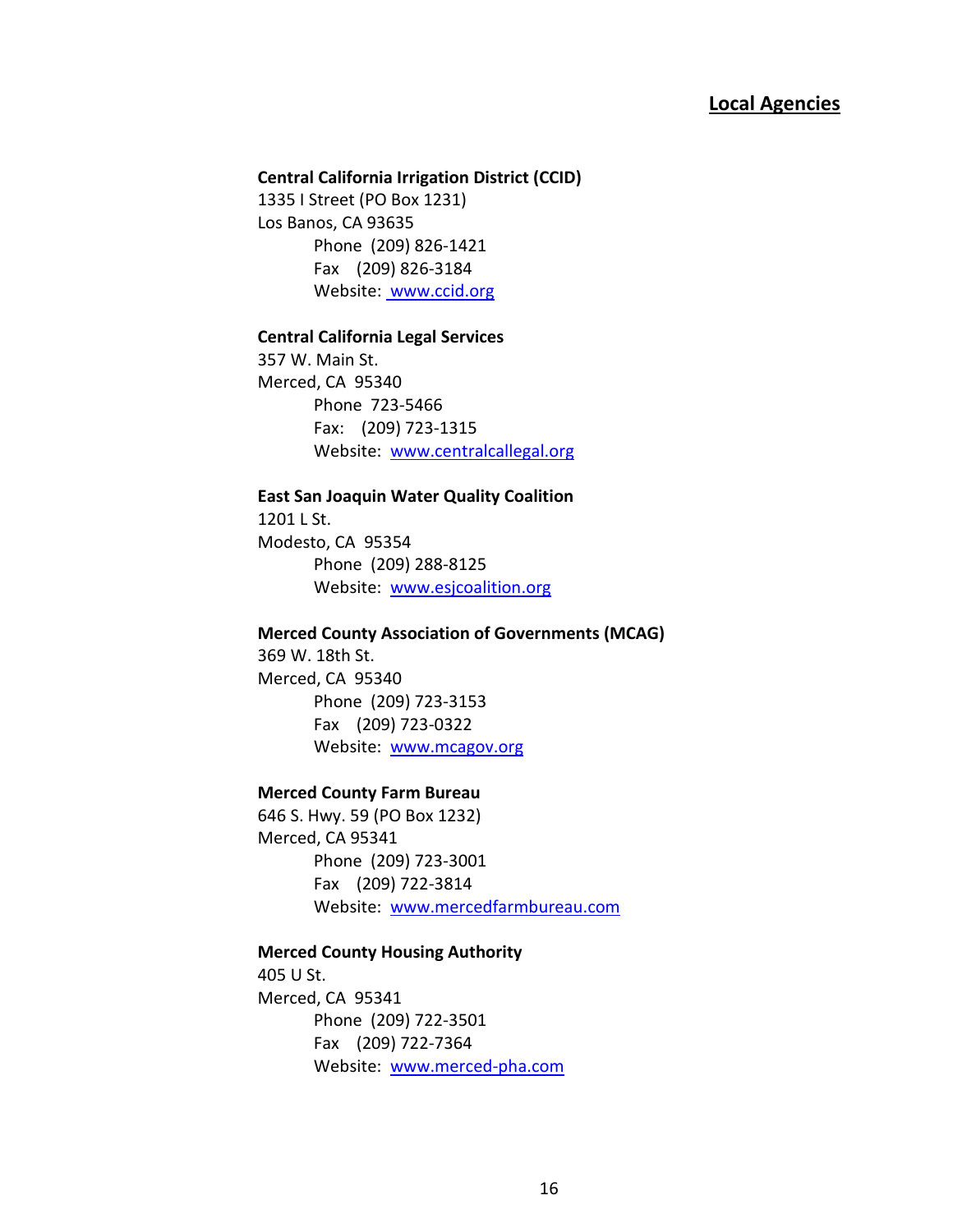### **Local Agencies** (cont.)

#### **Merced County Mosquito Abatement District**

3478 N. Beachwood Merced, CA 95341 Phone (209) 722-1527 Fax (209) 722-3051 Website: <www.mcmosquito.org>

#### **Merced Irrigation District (MID)**

744 W. 20<sup>th</sup> Street (PO Box 2288) Merced, CA 95340 Phone (209) 722-5761 Fax (209) 722-6421 Website: [www.mercedid.org](http://www.mercedid.org/)

#### **San Joaquin Valley Air Pollution Control District (SJVAPCD)**

4800 Enterprise Way Modesto, CA 95356-9322 Phone (209) 557-6400 Fax (209) 557-6475 Website: [www.valleyair.org](http://www.valleyair.org/)

#### **Stanislaus County Cooperative Extension Service**

3800 Cornucopia Way, Suite A Modesto, CA 95358 Phone (209) 525-6800 Fax (209) 525-6840 Website: [www.cestanislaus.ucdavis.edu/](http://www.cestanislaus.ucdavis.edu/)

#### **Stanislaus County Environmental Resources**

3800 Cornucopia Way, Suite C Modesto, CA 95358 Phone (209) 525-6700 Fax (209) 525-6774 Website: [www.co.stanislaus.ca.us/er](http://www.co.stanislaus.ca.us/er/)

#### **Turlock Irrigation District (TID)**

333 E. Canal Drive (PO Box 949) Turlock, CA 95381 Phone (209) 883-8222 Website: [www.tid.org](http://www.tid.org/)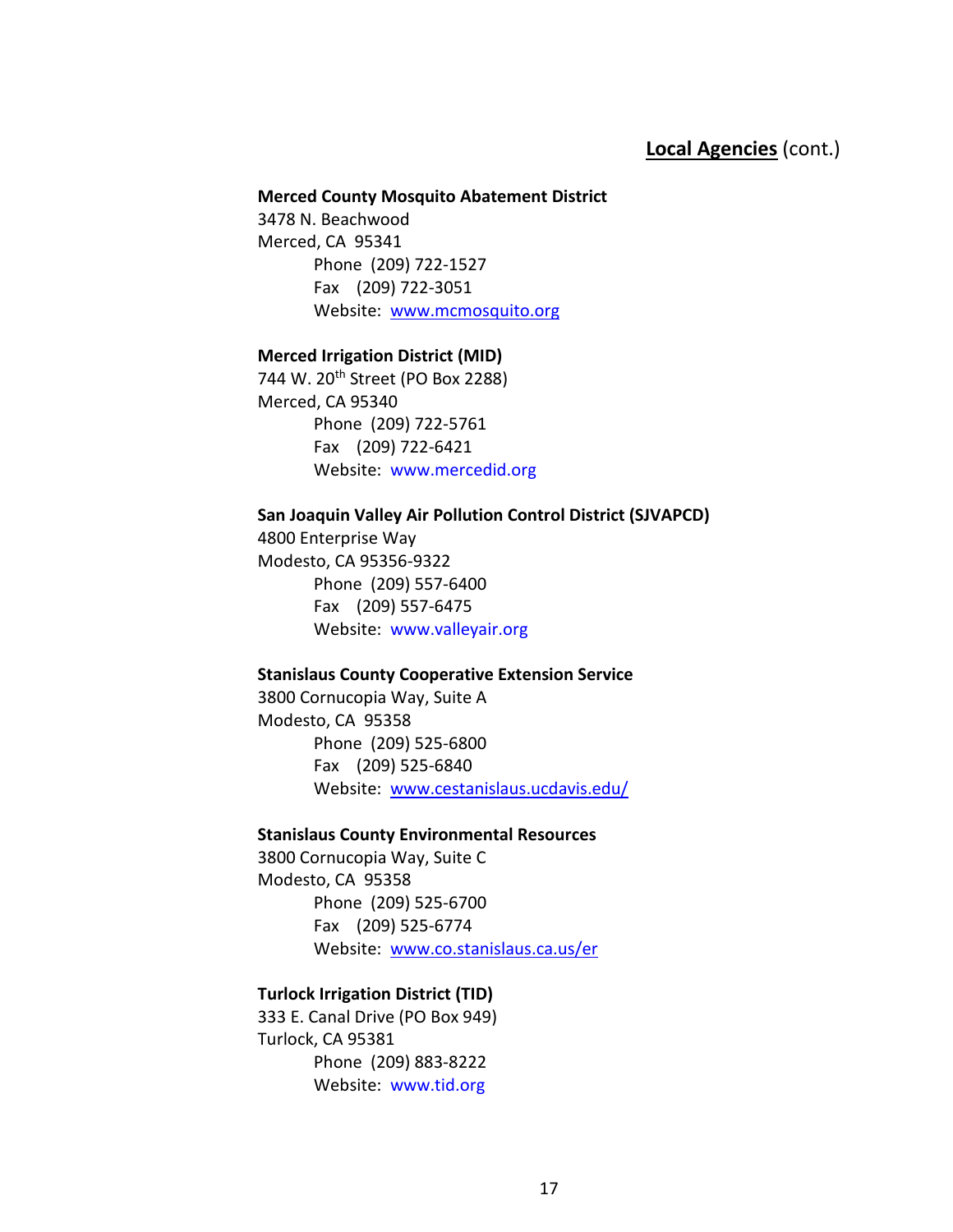#### **Cities**

#### **City of Atwater**

750 Bellevue Rd. Atwater, CA 95301 Phone (209) 357-6300 Fax (209) 357-6302 Website: [www.atwater.org](http://www.atwater.org/)

#### **City of Dos Palos**

1546 Golden Gate Dos Palos, CA 93620 Phone (209) 392-2174 Fax (209) 392-2801

#### **City of Gustine**

682 3rd. Ave (PO Box 16) Gustine, CA 95322 Phone (209) 854-6471 Fax (209) 854-2127 Website: [www.cityofgustine.com](http://www.cityofgustine.com/)

#### **City of Livingston**

1416 "C" St. P.O. Box 308 Livingston, CA 95334 Phone (209) 394-8041 Fax (209) 394-4190 Website: [www.livingstoncity.com](http://www.livingstoncity.com/)

#### **City of Los Banos**

520 "J" St. Los Banos, CA 93635 Phone (209) 827-7000 Fax (209) 827-7006 Website: [www.losbanos.org](http://www.losbanos.org/)

#### **City of Merced**

678 W. 18th St. Merced, CA 95340 Phone (209) 385-6299 (Code Enforcement) (209) 385-6855 (Parks & Recreation) Website: [www.cityofmerced.org](http://www.cityofmerced.org/)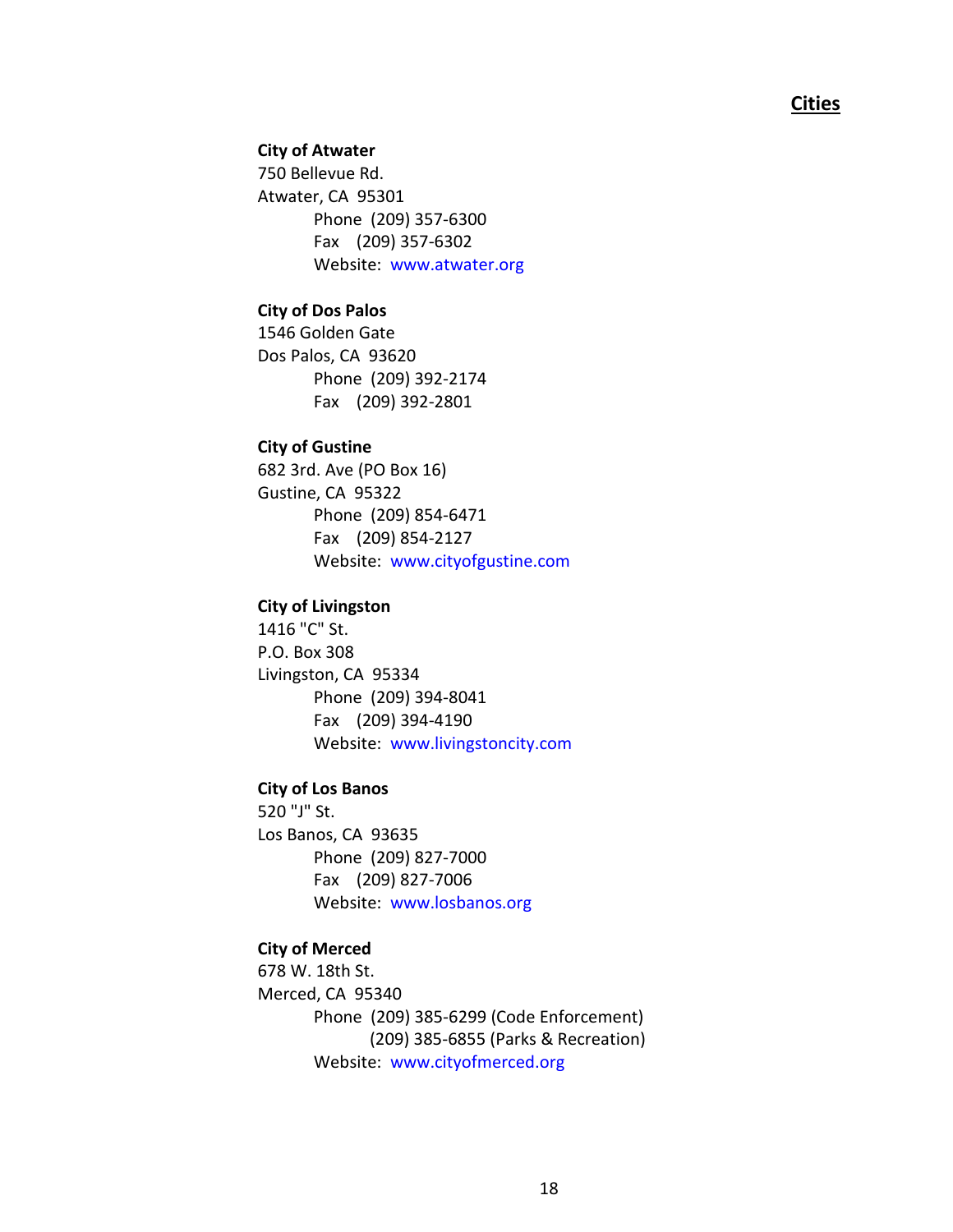#### **State Agencies**

#### **Air Resources Control Board**

1001 "I" St. (P.O. Box 2815) Sacramento, CA 95814 Phone (800) 242-4450 Website: [www.arb.ca.gov](http://www.arb.ca.gov/) E mail: [webmaster@arb.ca.gov](mailto:webmaster@arb.ca.gov)

#### Department of **Alcoholic Beverage Control**

31 E. Channel St., Room 168 Stockton, CA 95202 Phone (209) 948-7739 Fax (209) 546-7853 Website: [www.abc.ca.gov](http://www.abc.ca.gov/)

#### Board of **Barbering and Cosmetology**

2420 Del Paso Rd., Suite 100 Sacramento, CA 95834 Phone (800) 952-5210 Fax (916) 575-7281 Website: [www.barbercosmo.ca.gov](http://www.barbercosmo.ca.gov/) E-mail: [barbercosmo@dca.ca.gov](mailto:barbercosmo@dca.ca.gov)

#### **Cemetery and Funeral Bureau**

1625 N. Market Blvd., Suite S208 Sacramento, CA 95834 Phone (916) 574-7870 Fax (916) 928-7988 Website: [www.cfb.ca.gov](http://www.cfb.ca.gov/)

#### Department of **Consumer Affairs**

1625 N. Market Blvd., Suite N 112 Sacramento, CA 95834 Phone (800) 952-5210 Website: [www.dca.ca.gov](http://www.dca.ca.gov/)

#### **Contractors State License Board**

1277 E Alluvial Ave Fresno, CA 93720 Phone (559) 445-5583 (800) 321-2752 (toll free) Fax (559) 445-6490 Website: [www.cslb.ca.gov](http://www.cslb.ca.gov/)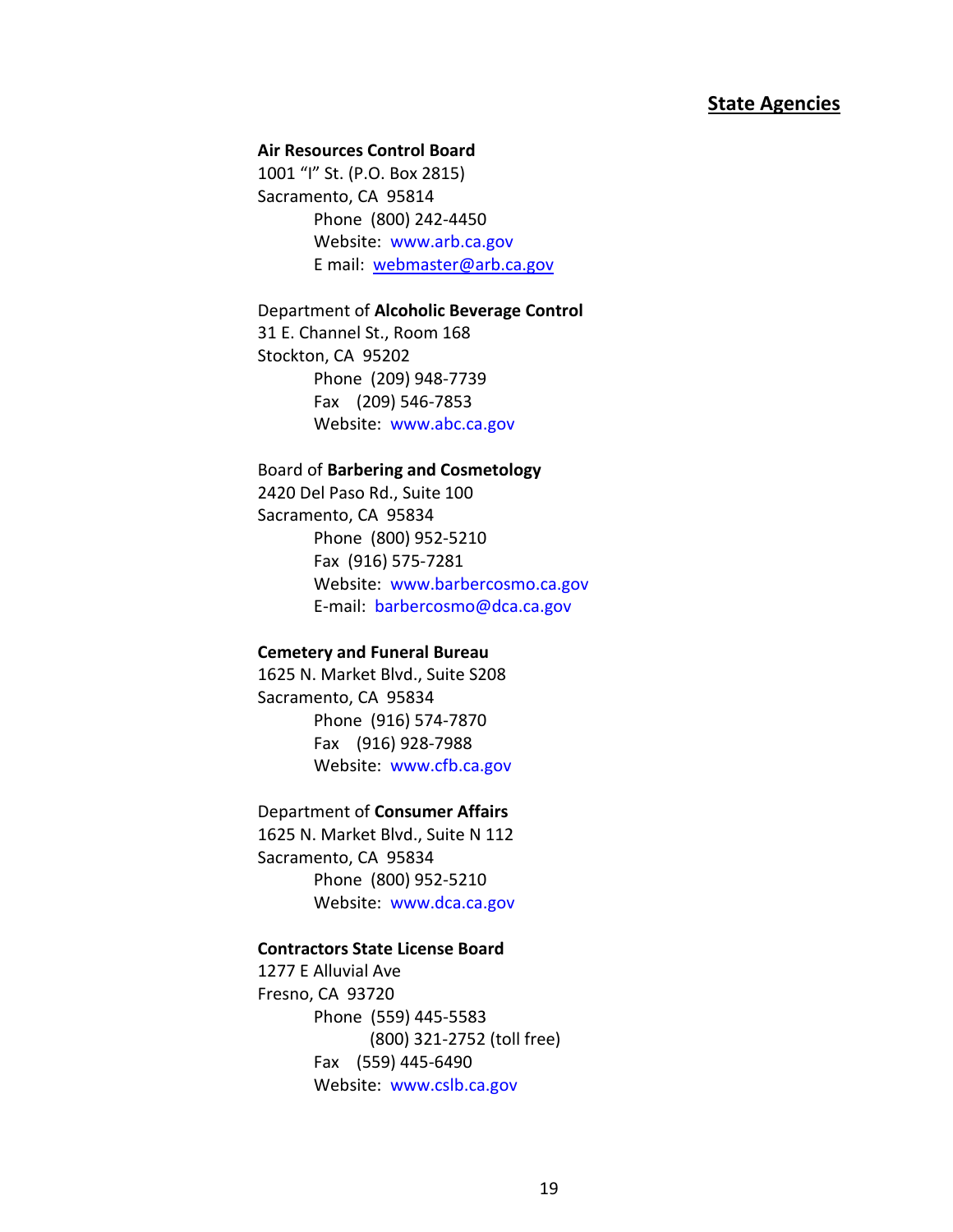### **State Agencies** (cont.)

#### **Dental Board of California**

2005 Evergreen St. Suite 1550 Sacramento, CA 95815 Phone (916) 263-2300 (direct) (877) 729-7789 (toll free) Fax (916) 263-2140 Website: [www.dbc.ca.gov](http://www.dbc.ca.gov/)

**Drinking Water Field Operations Branch** (Calif. Dept. of Public Health)

265 W. Bullard Ave., Suite 101 Fresno, CA 93704 Phone (559) 447-3300 Fax (559) 447-3304 Fax (559) 447-3133 (Water Quality Data Only) Website: [www.cdph.ca.gov/programs/Pages/DWP.aspx](http://www.cdph.ca.gov/programs/Pages/DWP.aspx)

California **Emergency Management Authority** 3650 Schriever Ave. Mather, CA 95655 Phone (916) 845-8510 Website: [www.calema.ca.gov](http://www.calema.ca.gov/)

California **Environmental Protection Agency** 1001 I Street (P.O. Box 2815) Sacramento, CA 95812-2815 Phone (916) 323-2514 Website: [www.calepa.ca.gov](http://www.calepa.ca.gov/)

Department of **Fish and Game**

1234 E. Shaw Ave. Fresno, CA 93710 Phone (559) 243-4005 x151 Fax (559) 243-4022 Website: [www.dfg.ca.gov](http://www.dfg.ca.gov/) *To report poachers and polluters 1-888-334-2258*

Department of **Food and Agriculture**

Meat and Poultry Inspection Branch 1220 "N" St. Sacramento, CA 95814 Phone (916) 900-5004 Fax (916) 900-5334 Website: [www.cdfa.ca.gov](http://www.cdfa.ca.gov/)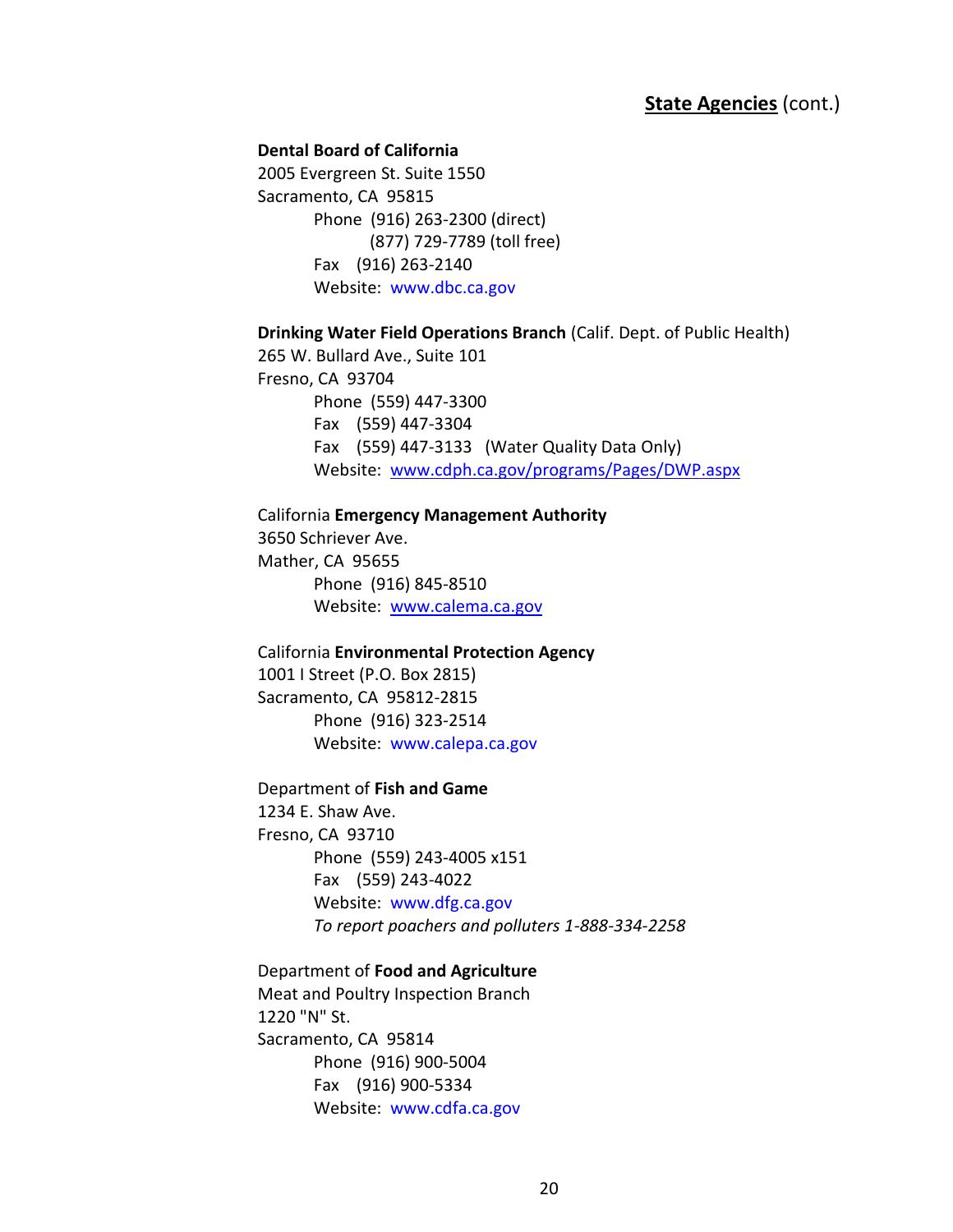### **State Agencies** (cont.)

Department of **Food and Agriculture** Milk and Dairy Food Safety Branch 1220 N St Sacramento, CA 95814 Phone (916) 900-5008 Fax (916) 900-5337 Website: [http://www.cdfa.ca.gov](http://www.cdfa.ca.gov/)

**Food and Drug Branch** (Calif. Dept. of Public Health)

1500 Capitol Ave., MS 7602 P.O. Box 997413 Sacramento, CA 95899-7435 Phone (916) 900-6500 Email: FDBinfo@cdph.ca.gov (800)-495-3232 Consumer Complaints Website: [www.cdph.ca.gov/programs/Pages/FDB.aspx](http://www.cdph.ca.gov/programs/Pages/FDB.aspx)

Department of **Housing and Community Development** 1800 Third St. Sacramento, CA 95811 Phone (916) 445-4782 Fax (916) 323-6625 Website: [www.hcd.ca.gov](http://www.hcd.ca.gov/) Fresno – Kevin Rogers Phone (559) 283-9500

**Licensing and Certification** (Calif. Dept. of Public Health) 285 W Bullard, Suite 101 Fresno, CA 93704

Phone (559) 437-1500 or 1-800-554-0351 Fax (559) 437-1555 Website: [www.cdph.ca.gov/programs/LnC/Pages/default.aspx](http://www.cdph.ca.gov/programs/LnC/Pages/default.aspx)

### **Medical Board of California**

2005 Evergreen St, Suite 1200 Sacramento, CA 95815 Phone (916)-263-2382 (800)-633-2322 Consumer Complaints Website: [www.mbc..ca.gov](http://www.mbc..ca.gov/)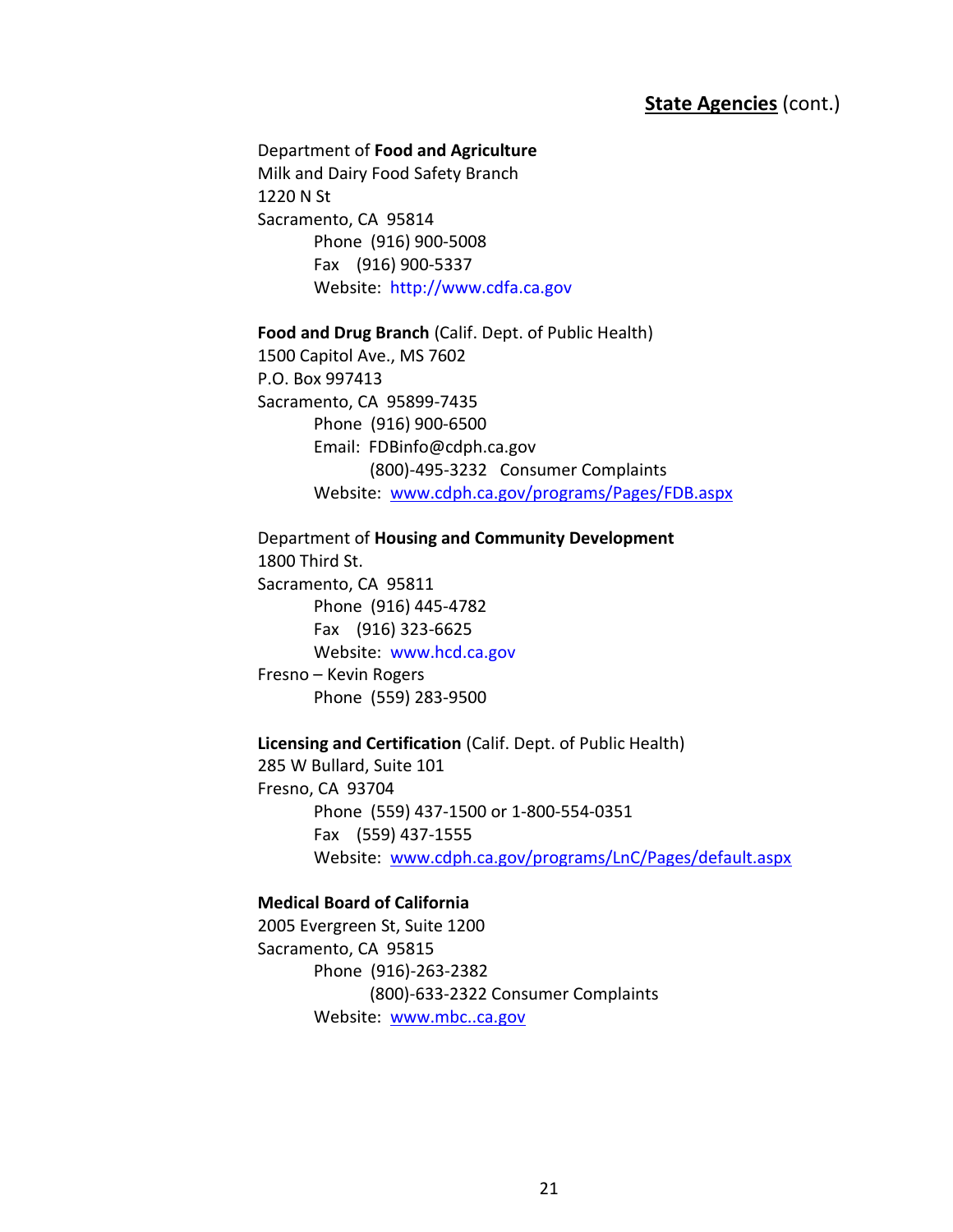**Medical Waste Management Program** (Calif. Dept. of Public Health)

P.O. Box 997413, MS 7405 Sacramento, CA 95899-7413 Phone (916) 449-5671 Website: [www.cdph.ca.gov/certlic/medicalwaste/Pages/default.aspx](http://www.cdph.ca.gov/certlic/medicalwaste/Pages/default.aspx)

#### **Occupational Safety and Health (CAL OSHA)**

Department of **Industrial Relations**

Division of Labor Standards Enforcement 11206 Technology Dr, Ste 3 Modesto, CA 95356 Consultation Service (CAL OSHA) Phone (800) 963-9424 Enforcement (CAL OSHA) Phone (209) 545-7310

Fax (209) 545-7313 Website: [www.dir.ca.gov](http://www.dir.ca.gov/)

#### Department of **Pesticide Regulation**

Worker Health and Safety (Pesticide Reports) 1001 I Street (P.O. Box 4015) Sacramento, CA 95812-4015 Phone (916) 445-4300 Website: [www.cdpr.ca.gov](http://www.cdpr.ca.gov/)

#### **Regional Water Quality Control Board - Central Valley**

1685 E Street Fresno, CA 93706-2020 Phone (559) 445-5116 Fax (559) 445-5910 Website: [www.swrcb.ca.gov/centralvalley](http://www.swrcb.ca.gov/centralvalley)

#### **Regional Water Quality Control Board** - **Central Valley**

11020 Sun Center Dr. #200 Rancho Cordova, CA 95670-6114 Phone (916) 464-3291 Fax (916) 464-4645 Website: [www.swrcb.ca.gov/centralvalley](http://www.swrcb.ca.gov/centralvalley)

Department of **Resource Recycling and Recovery** (CalRecycle) 1001 I Street (P.O. Box 4025) Sacramento, CA 95812-4025 Phone (916) 341-6000 Website: [www.calrecycle.ca.gov](http://www.calrecycle.ca.gov/)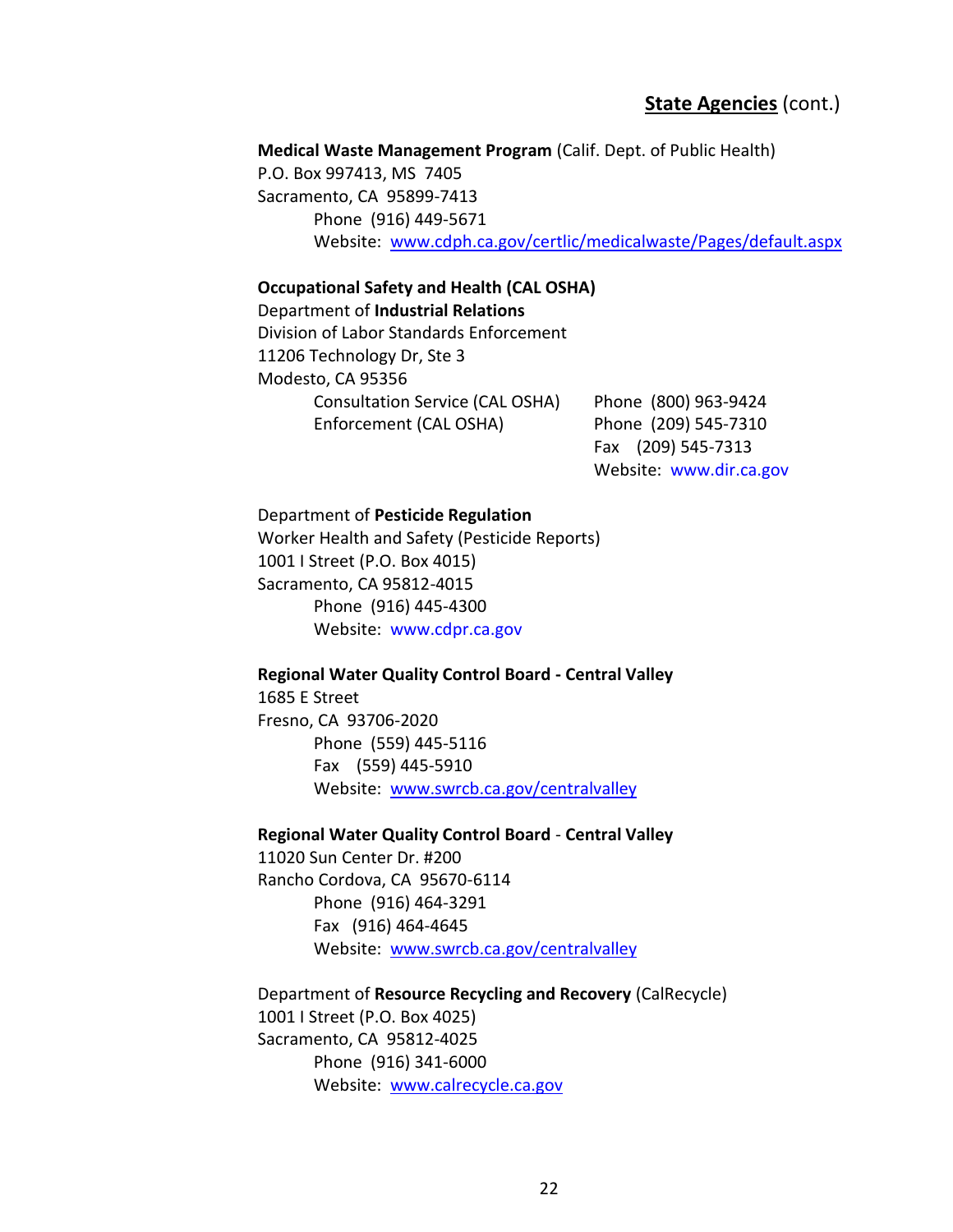### **State Agencies** (cont.)

Department of **Toxic Substances Control** 1515 Tollhouse Rd. Clovis, CA 93611-0522 Phone (559) 297-3901 Fax (559) 297-3904 Website: [www.dtsc.ca.gov](http://www.dtsc.ca.gov/)

Department of **Transportation (CALTRANS)** 1976 E. Charter Way (P.O. Box 2048 Stockton, CA 95201) Stockton, CA 95205 Phone (209) 948-7543 Website: [www.dot.ca.gov](http://www.dot.ca.gov/)

Department of **Water Resources** 1416 9th St Sacramento, CA 95814 Phone (916) 653-5791 Website: [www.water.ca.gov](http://www.water.ca.gov/)

#### **UC Cooperative Extension Service (Merced County)**

2145 Wardrobe Ave. Merced, CA 95341 Phone (209) 385-7403 Fax (209) 722-8856 Website: [www.cemerced.ucdavis.edu](http://www.cemerced.ucdavis.edu/) 

#### **UC Cooperative Extension Service (Stanislaus County**)

3800 Cornucopia Way Suite A Modesto, CA 95358 Phone (209) 525-6800 Fax (209) 525-6840 Website: [www.cestanislaus.ucdavis.edu](http://www.cestanislaus.ucdavis.edu/) 

#### **UC Veterinary Diagnostic Laboratory System**

1550 N. Soderquist Rd. (P.O. Box 1522) Turlock, CA 95381 Phone (209) 634-5837 Fax (209) 667-4261 Website: [www.cahfs.ucdavis.edu](http://www.cahfs.ucdavis.edu/) E mail: [cahfsturlock@cahfs.ucdavis.edu](mailto:cahfsturlock@cahfs.ucdavis.edu)